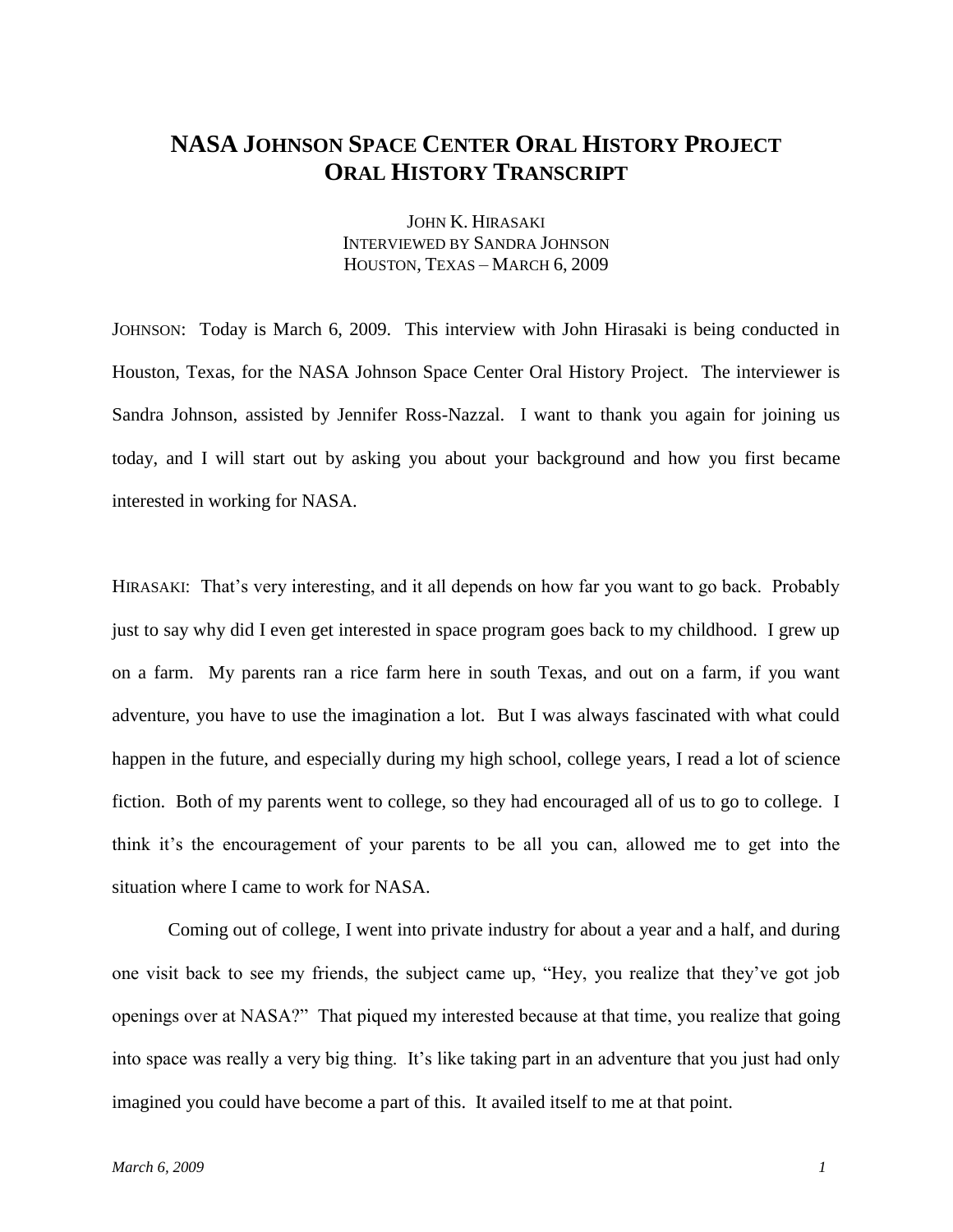Obviously I applied and was accepted. I applied to the Landing and Recovery Division. That's where the jobs were being offered at the time. To me, and I think to a lot of people of that same era, it represented a chance to take part in this great exploration that our whole nation had undertaken. Matter of fact, I took a cut in pay to come here. At that time, if you were working in the space program, you would sort of wonder, "You realize they're paying us to do all of these neat things? They're actually paying us to do this!" Because people loved to do it if they had the opportunity. They would even pay to do it. Well, you take space tourists these days, twenty million a pop to go into space. You would pay to do it. Well, we were being paid to work in the program, so that's the type of feeling and excitement that was generated in the country at the time I joined NASA.

JOHNSON: You said you applied to Landing and Recovery because that's where the jobs were being offered at the time?

HIRASAKI: Right, yes.

JOHNSON: Did you have any idea—what were your thoughts about what you would be doing, or what did you know about your job when you first started?

HIRASAKI: I had one interview with the person who hired me. It was Wayne [E.] Koons who was my ultimate supervisor. I didn't know what was really involved, so I came over to visit one day, just to sit down with him and had a chat. Matter of fact, he invited me to his house. The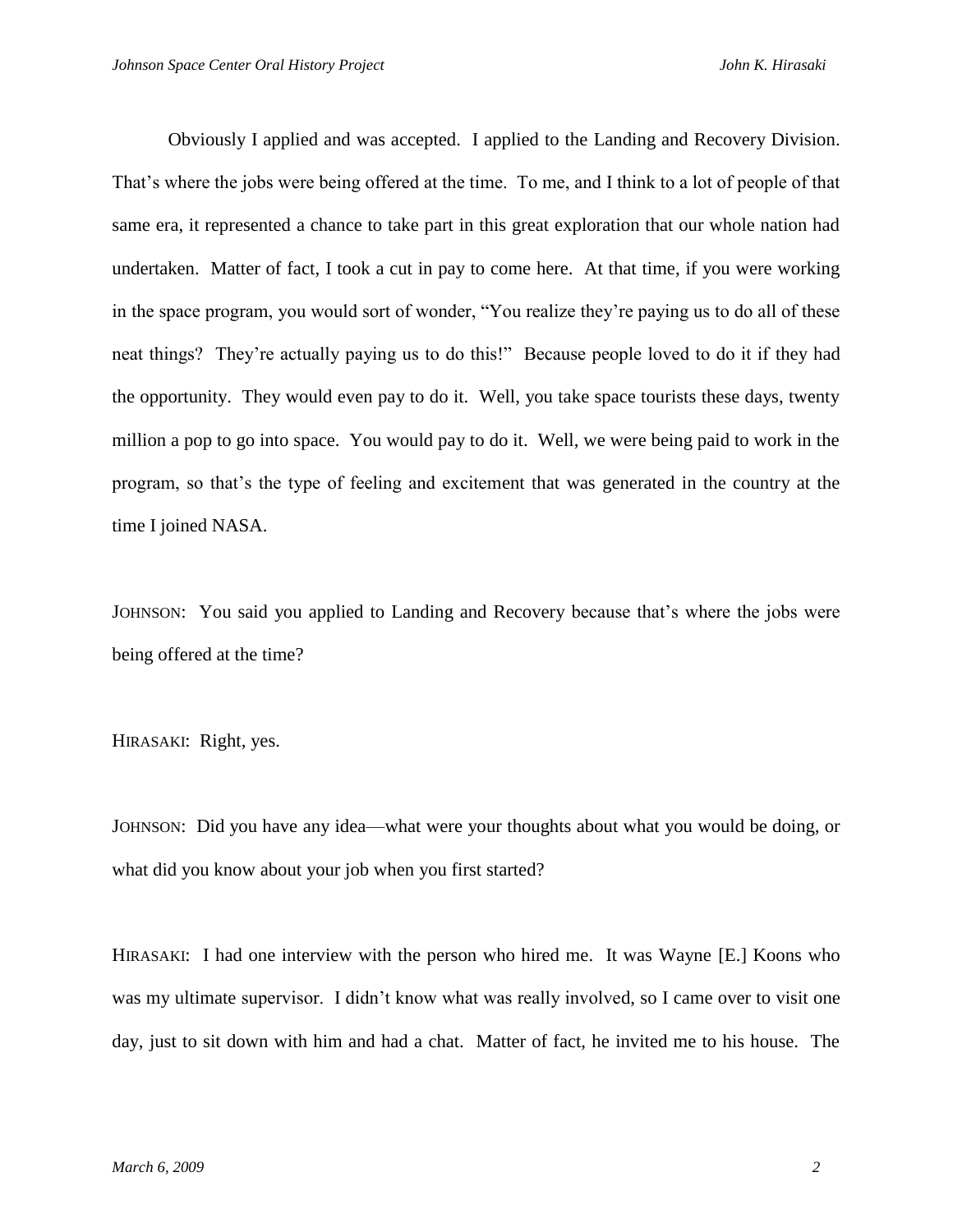interview was held at his house. He explained what the division did and what was involved with the job, and I was just glad to be in any part of the program, because to me it was an adventure.

JOHNSON: Let's talk about those first days, when you first started working here. What type of training did you receive, and what were some of the first positions or assignments?

HIRASAKI: That's very interesting because at that time, when I first started, one of the first tasks I had to do was to do a failure modes and effects analysis for the recovery systems that were aboard the Apollo Spacecraft. In other words, you had to go through a system and say, "What are the probable causes of any component in this system failing, and what is the result of that failure?" So it allowed me to learn a couple of systems that I worked on early in my career. Since the Landing and Recovery Division was responsible for those type systems, after the Apollo Spacecraft landed, they had the post-landing environmental control system and they had all the recovery systems, the systems associated with being able to recover the spacecraft. I was working on two of the systems, the post-landing environmental control system as well as the deactivation of the reaction control system. They are somewhat disparate systems, but since the Landing and Recovery Division was responsible for that, they had engineers that were looking after each system and performing tests as well as review procedures, and things of that nature.

With respect to the post-landing environmental control system, one of the things that the Landing and Recovery Division was doing at that time was going through a series of tests to qualify the equipment and operation of that to support the survival of the crew for forty-eight hours. If they landed, say, in a remote area, this system had to be able to support the crew for forty-eight hours before they would have access to recovery. We set that time to give us a buffer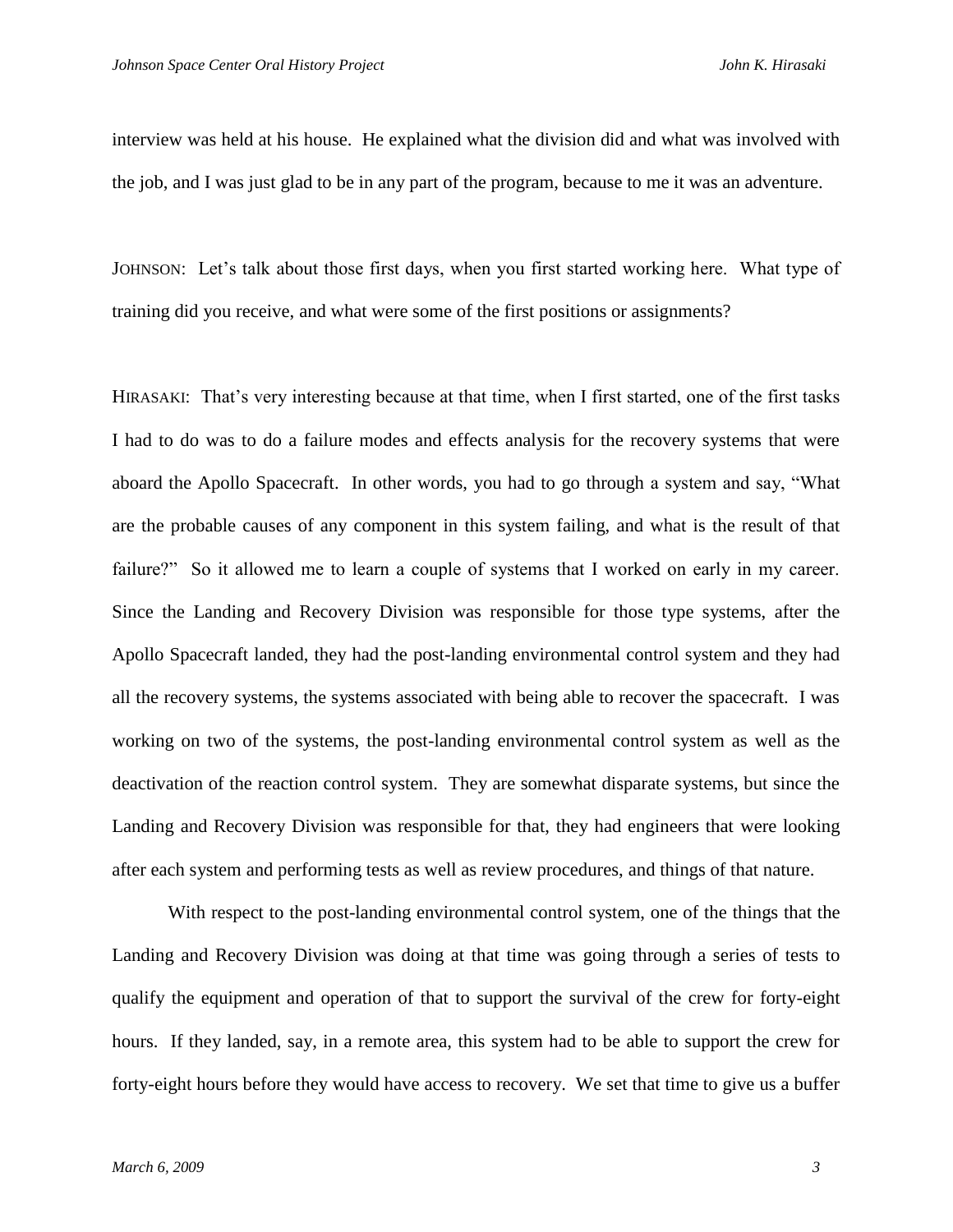or to cover what we would consider the worst-case scenario. Associated with that—and I may be stepping ahead of myself—was the hardware that was physically aboard Apollo 6. Apollo 6 was the last unmanned flight prior to manned spacecraft, so we were actually flying hardware and we were certifying the hardware for flight using that last unmanned flight.

A problem that they were concerned about was after the valves were launched into space and exposed to space environment and the spacecraft landed, would the [post-landing ventilation] valves—because they were electrically motor-driven valves—there was concern that the seals that prevented air from leaking out would stick to the surface to the point where they could not open after seeing this environment. To make sure that we didn't have a problem on there, they actually sent me down to the Cape [Canaveral, Florida] with a test setup, which was a recorder and a power supply to connect to the valves to make the valves open and close, and measure the current requiring these valves to operate. Interesting enough, here I am, an engineer just a couple years out of college, "Here, go take care of this." So I get travel instructions, they sent me down to the Cape by myself, "Go see these people and they'll give you access to the spacecraft."

So I drive into KSC [Kennedy Space Center, Florida], get cleared in, go up to the Vertical Assembly Building where the Apollo was stacked up, and show them my papers. He says, "You want to go up in the Command Module." So he says, "Okay, first you've got to take your personal effects out, put on a bunny suit [clean room attire], sign these releases, and once you do that then you can go on up to the Command Module." So you go through all this, and it's sort of interesting the first time you do something like that. So I said, "Well, how do you get to the Command Module." He said, "Well, just go through those double doors there and take the elevator on up." So I'm in my bunny suit, walk through a set of double doors, and all I see is a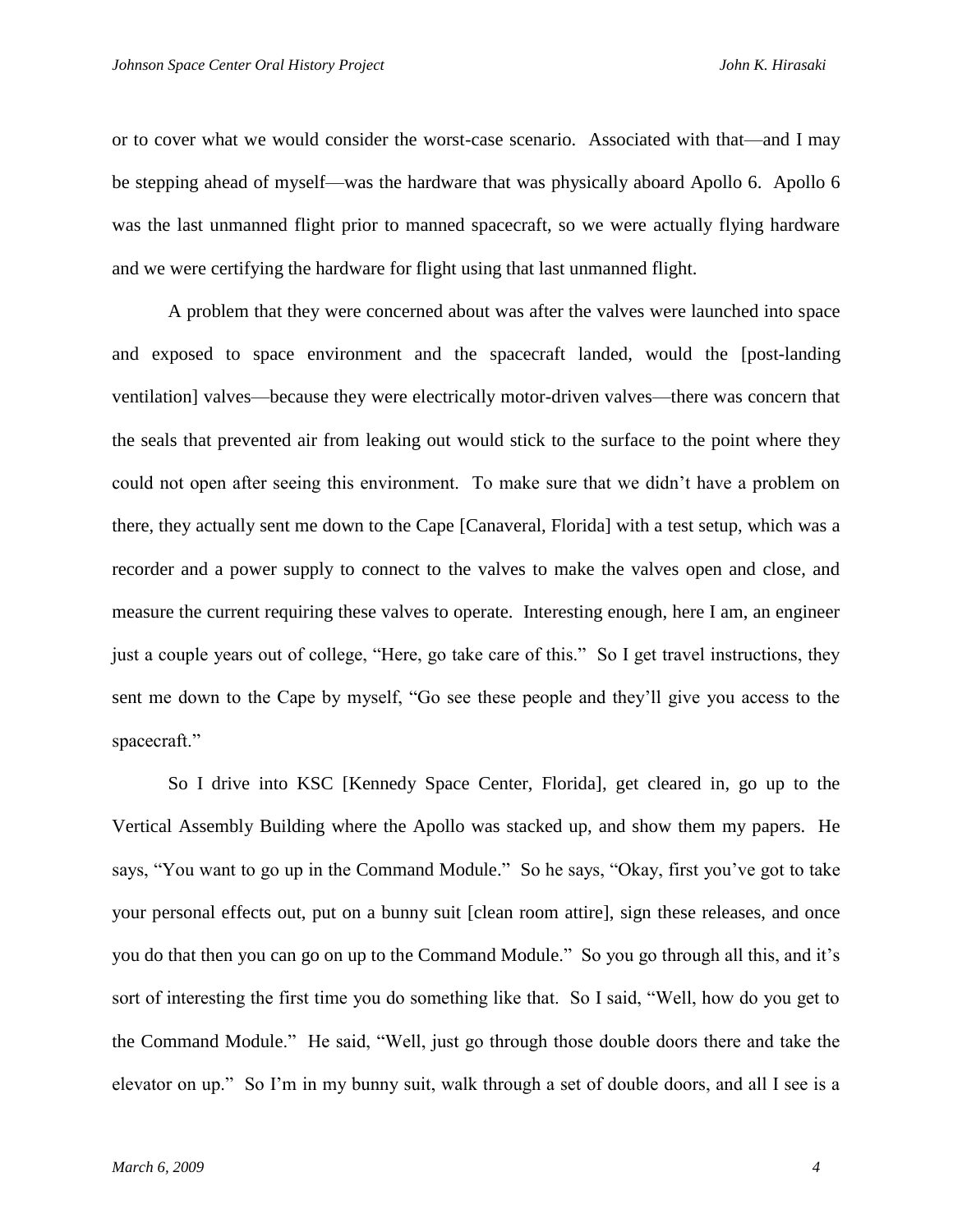white wall in front of me. The wall is slightly curved. I say, "Where's the elevator?" So I went one way and it just seemed like it stopped, so I went the other way. I started walking around this curved wall, and I spotted an elevator. Then I realized, the curved wall isn't a wall. It is the Saturn 5 rocket. It was so huge, and since I did not see the vehicle coming in, I just came in through the side and went in, I didn't realize what it was that I was actually seeing in front of me.

So now comes this interesting ride all the way up to the top to get into the Command Module. So you go up, you show them your papers. "Yeah, you're clear to go inside the spacecraft." Pull my electrical connectors, run my test, hook everything back up, and come home. Well, the reason that we did that is they also tasked me to go out on the recovery ship for Apollo 6. "Now, run that same test post-landing." So that was the tie-in I had as far as the postlanding environmental control system. Because as a part of the recovery team, I was performing the same test on the vehicle after it had gone through the flight environment and had landed and been recovered, back aboard the recovery ship. Because the valves would not have been opened because it was just an unmanned flight, so we simulated after we got the spacecraft onboard, connected the power and saw how much power it took to drive these valves open and closed.

But that's just an interesting aside for a young engineer that's just fairly fresh out of college, to be given that sort of responsibility. It also explains what was so neat about the program. You were part of something that had never been done before. You were part of a program that the President [John F. Kennedy] said, "Our nation will undertake this, to send a man to the Moon and return him safely back to Earth." Not because it is easy; because it is hard. It pressed everybody. You might say it's a very challenging set of goals, to be able to accomplish all those things. And I think that's why everybody who was involved in the program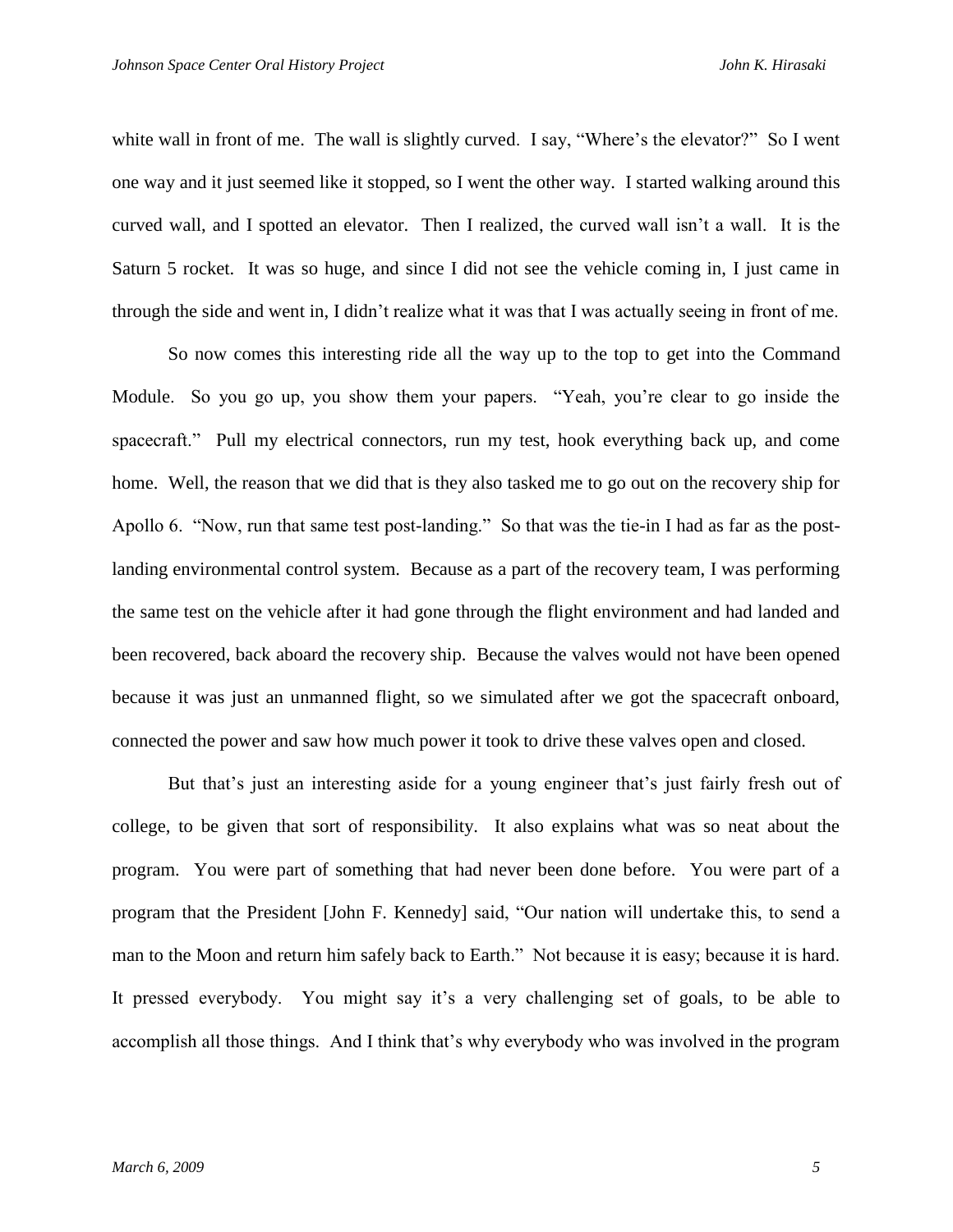at that time had this, "I'm doing something important. I'm part of something that's much bigger than myself." It was just a great feeling.

JOHNSON: As you mentioned, you were fresh, just a year or two out of college and you were young, and everyone that was coming in that time, you weren't young compared to other people because everyone was young and fresh out of college. But there were some engineers that had been there for a while.

HIRASAKI: Yes.

JOHNSON: What was that relationship like for you coming in as this young engineer, and working with some of the older engineers and getting that autonomy to go out and just do something?

HIRASAKI: It was very interesting because, like you said, they were the original core group that had worked from the Mercury/Gemini Programs and were now in the, you might say, the supervisory or the management ranks. They really enabled the engineers to do what was necessary, gave them the guidance yet allowed them the autonomy to take it upon themselves to make sure everything was done correctly. How you did it, you were given quite a bit of time to do that.

It was an excellent mentoring experience, and I think one of the things that we had in the Landing and Recovery Division as compared to a lot of other divisions at NASA at the time, we built hardware in house, we tested it, we developed procedures, and then we executed operations.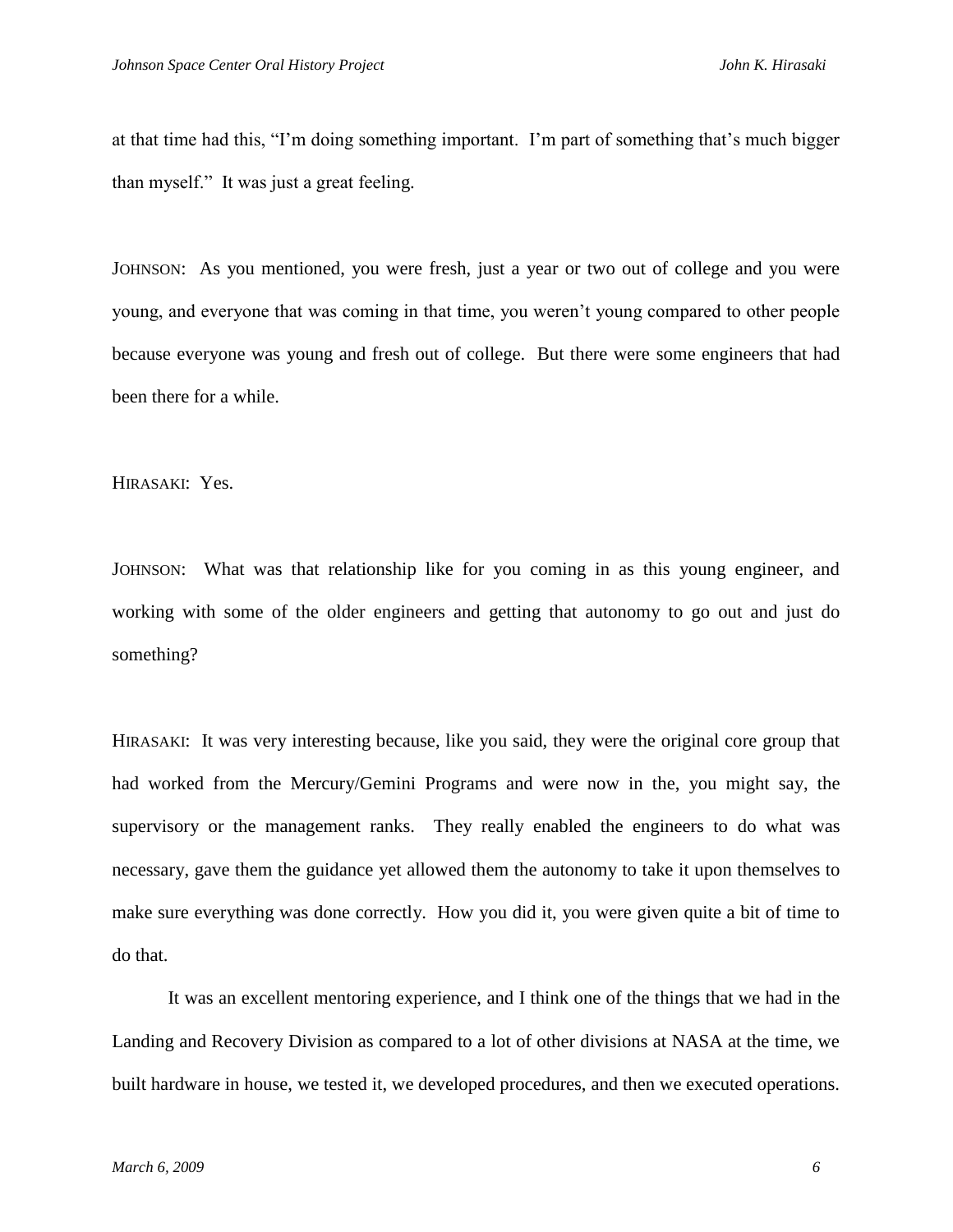So you got to do all the various pieces—and I'm just giving you one example for one piece of hardware. Then you understand the relative importance of something working or not working, and the consequences if it doesn't work. You have a much more tangible—how would you say it? Experience is a great teacher. People can tell you all these things. Until you've done it for yourself, it's hard to appreciate how critical one little step is, or the design of one piece of hardware is, and you realize how many pieces of hardware it took to get a man to the Moon and back. So it just emphasized that.

JOHNSON: There were other areas of Landing and Recovery. If you can just describe some of the areas that Landing and Recovery was responsible for, and maybe the area that you ended up working within. I know that they had the deck force, like on the aircraft carriers. Then you had a lot of the testing and everything that went on. If you can just describe the department and a little bit about the department, how it was organized?

HIRASAKI: Well, like I said, the Landing and Recovery Division was an excellent opportunity for engineers, because I could do a little bit of all of the things I described. I could participate in operations. I could participate in the development of the design. I had done each one of those. I described test criteria to certify pieces of hardware. Then we went out and then built the procedures, and then we implemented.

Before the Apollo Program, it was very shortly after I came to NASA, we were still at the very tail end of the Gemini Program. On the Gemini Program, we were at Gemini 12 when I was deployed. The Landing and Recovery had their own internal training programs to teach each one of the engineers, on various recovery ships, how to explain what had to be done to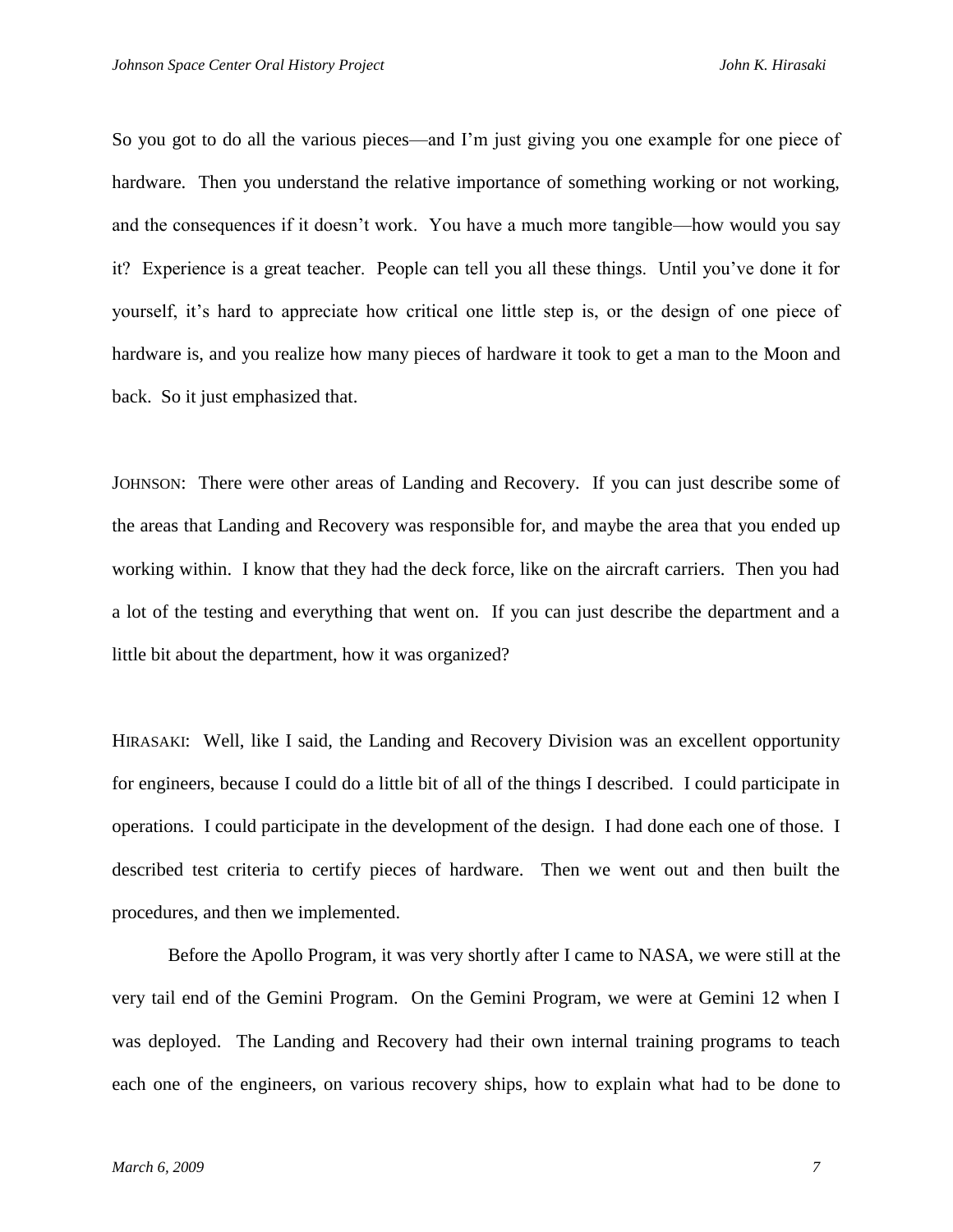safely recover the crew and the spacecraft. You had the primary recovery ships, but you had multiple secondary, contingency recovery ships. So we had deployed the personnel out of our division to multiple locations, and I was assigned to a destroyer in the mid-Pacific. I was the only NASA rep [representative], and I had one photographer with me. But it just goes to emphasize the amount of responsibility NASA provided engineers of my age to assist the infrastructure, the DoD [Department of Defense] infrastructure, to enable the safe recovery and return of the crew and the spacecraft.

There had been other cases where a spacecraft had come down in contingency areas, unplanned landing areas. So you had to have that covered and someone had to be there who knew what should be done, how to go about it, and explain to the personnel—in our case which was DoD—how to properly handle the equipment, how to safely recover the spacecraft, and how to avoid the hazards. There are a lot of hazards aboard the spacecraft. There are unexploded pyrotechnics, there are propellants which are extremely, extremely toxic and flammable—and for good reason, because in space, you have to resort to some very complex systems in order to be able to control the spacecraft in a vacuum. Those solutions end up with extremely toxic propellants for [spacecraft] attitude control.

That was another one of my responsibilities, is after I had worked on the Gemini recovery, on that last one, fortunately the spacecraft did not land in my site so I was just there as a standby, had it landed. But on the Apollo, they asked me to take part in the deactivation of the spacecraft, which started after we got the spacecraft on deck, there is a minimum set of deactivation to do just powering down the spacecraft. Once it returned to the first land base, we had to remove all of the propellant and safe all the pyrotechnics before we could ship that spacecraft back to the manufacturer site.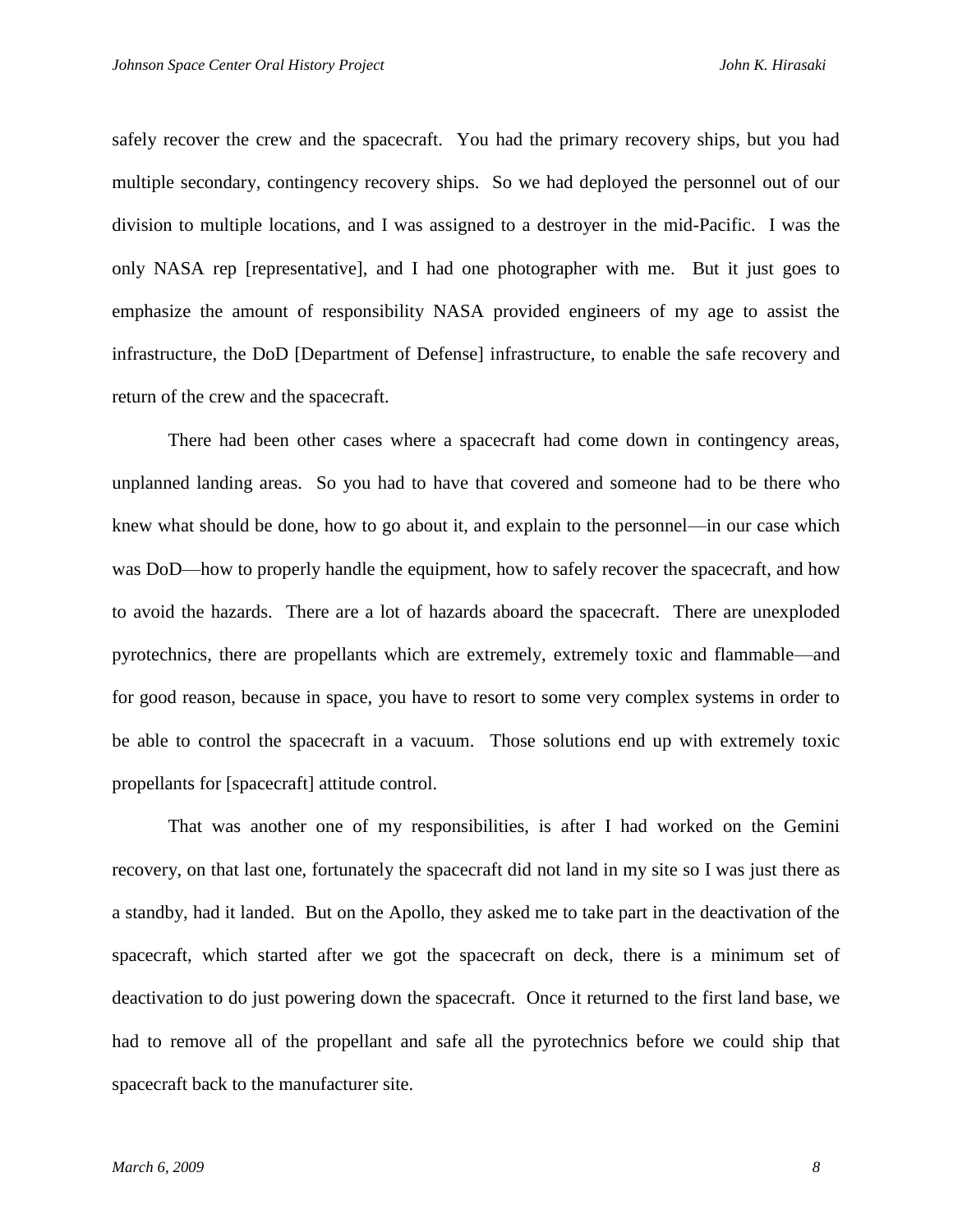So the propellants that were used on the spacecraft at the time, I think Mercury had monopropellant, whereas both Gemini and Apollo had bipropellants for the attitude control system. They used chemicals like nitrogen tetroxide for the oxidizer, monomethylhydrazine for the fuel. And these particular propellants are what they call hypergolic, they ignite upon contact. So you don't have to put a spark to get them lit. All they had to do is physically come in contact; they immediately combust. The other factor is we called them Earth storables. In their separate states, if you store them in a container, they'll stay liquid at room temperature. So under normal atmosphere, normal temperatures, they just stay in liquid form. But if you combine the two, they immediately combust. So that made them extremely flammable. At the same time, the chemical characteristics made them very, very toxic. So, before we can ship these spacecrafts back to the manufacturer, you have to purge or neutralize the system, so you make sure that if you had any problems, you don't have any leakage aboard the aircraft or over the public, right-of-way transportation, you're not emitting toxic, flammable elements. So that was my involvement in the post-flight deactivation of the early Apollo Spacecrafts.

JOHNSON: You mentioned on the Gemini 12, and if we can go back to that just for a second. You were on the ship that didn't have anything to do with the splash down because you were in a contingency area. Can you just walk us through, or if you have any anecdotes about that specific assignment or some of the things that you experienced while you were on the ship? Talk about that relationship a little bit—since you were the only NASA rep—and the DoD that was on the ship.

HIRASAKI: All right. Imagine yourself a young engineer, telling a captain of a ship what to do.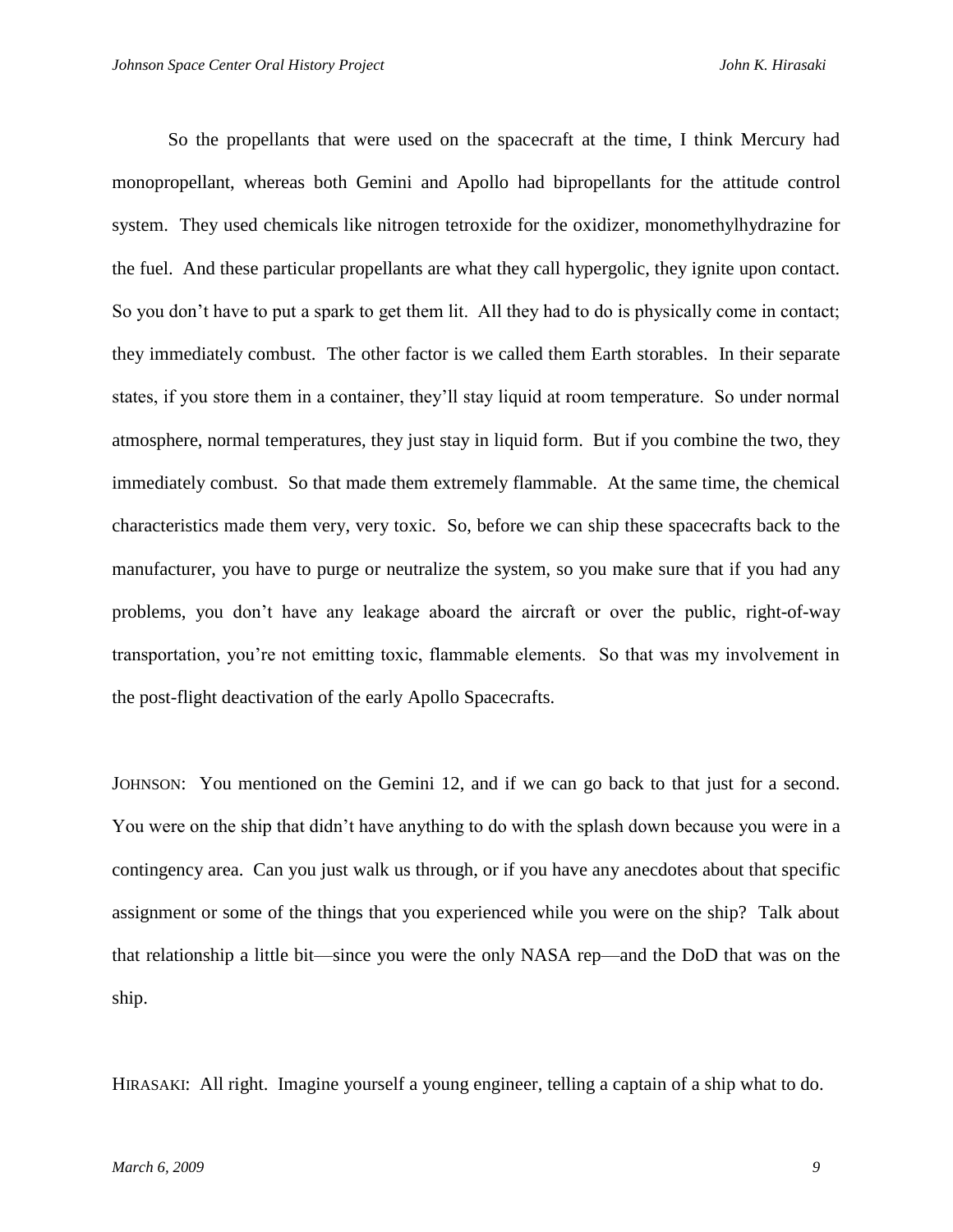(all laugh)

HIRASAKI: So you can have an idea. This was the ship I was aboard [shows card from wallet]. The reason I keep these things around, it's just sort of interesting to have participated in something like that. As the NASA representative aboard a recovery ship, you've got to explain to the captain as well as the crew exactly what techniques should be used to safely recover the spacecraft as well as rescue the crew. It gets into a lot of—even though we had standard procedures that were sent out and developed for all recovery ships, there're always questions that come up. "Well, what do you mean, you have to thread a line to this point here?" So aboard each one of the recovery ships, you need a representative for NASA to walk through, you might say these intricacies of what you had thought to be [standard recovery] procedures.

Now, having performed these stateside and having developed procedures, we understand—we in Landing and Recovery—understood what had to be done. Matter of fact, each one of us, everybody who was deployed, would go through a training session prior to deployment. It says, "Here's the things you need to watch out for. Here's the points you need to make sure that the crew very well understand, so we have a safe recovery and don't hurt anybody.‖ So it's interesting, because I think I was a GS-7 [general schedule pay scale] at the time trying to explain to the captain of a guided missile destroyer, "Here, you need to do it this way." It's a lot of responsibility. If things go wrong, it's on your head too, by the way. You never quite thought of it that way, but to us, you might say it was quite an honor to be able to take part in it.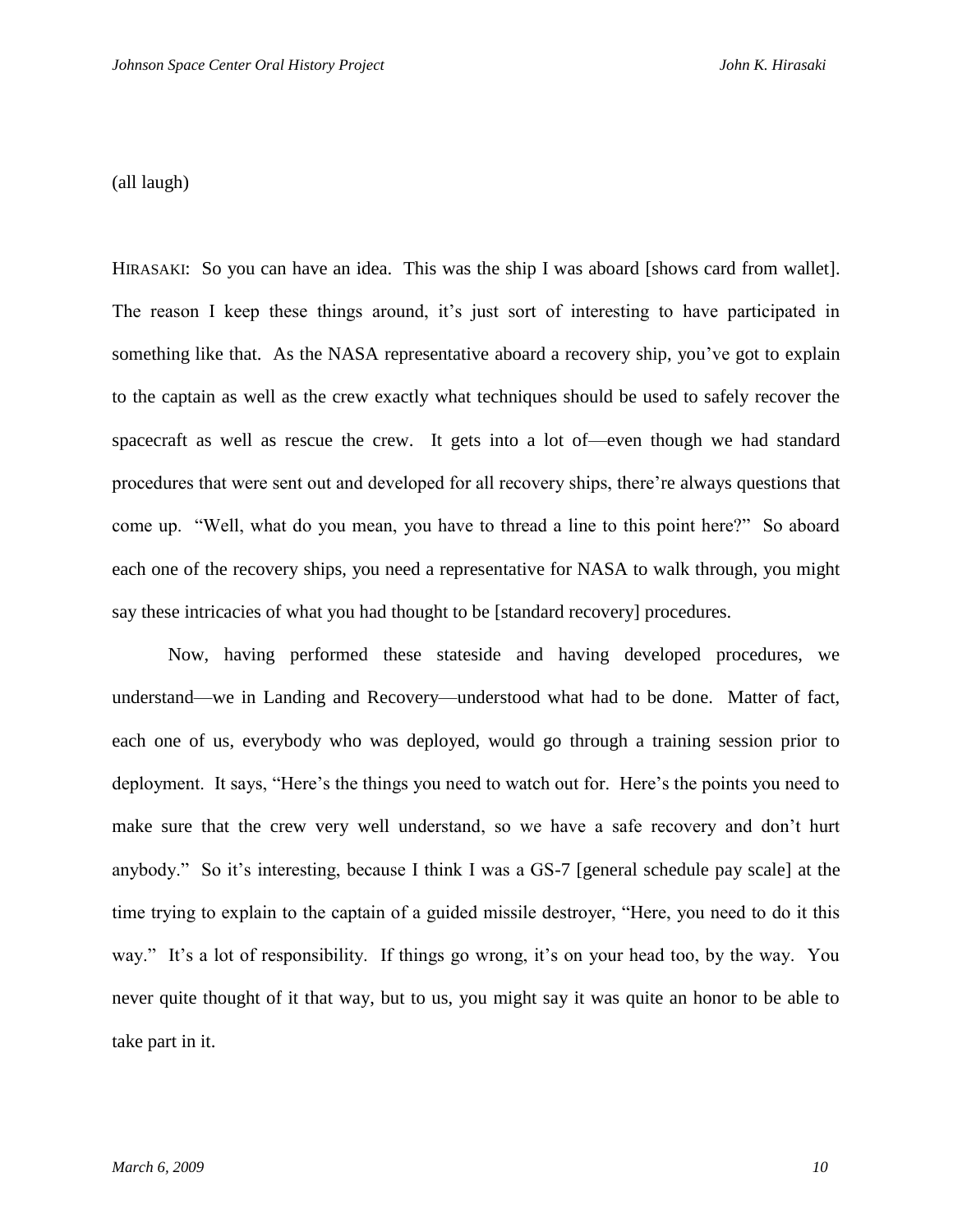JOHNSON: How did you receive that card?

HIRASAKI: I think it's complimentary as the representative, as the NASA representative for the ships. They would usually do that, a complimentary card for the guest, because you're the guest on the ship. Aboard that particular ship in the North Pacific, I don't know if you've been aboard a destroyer before.

JOHNSON: No, I can't say I have.

HIRASAKI: Well, the north Pacific is not exactly what you would say a tranquil sea; matter of fact, it gets quite rough. We ran into some storms, and they had berthed me all the way in the officers' quarters, near the bow of the ship. Well, it's okay while you're sailing around in smooth water, but when you run into a storm—and a destroyer's not what you would say the most stable of cruise ships. Matter of fact, they pitch and roll a lot. The seas got so high that as the ship would go over a swell, it would drop in, it would bury the bow below the next wave, and the water of that next swell would come up and cover the bridge. So you can imagine, you're diving under this next wave and you get green water. Also, you see, they have a meter which tells you how much list you have, and you watch it and you say, "How far can this ship roll over before it won't right itself?"

So it was an interesting experience. But we were riding these seas at night, and being berthed all the way forward, the ship is pivoting by the midpoint, so as the ship went down, you felt very light. As the bow buried, you hear water rush over you, and then you hear the screws, the propellers of the ship, actually come out of the water and shake the whole ship. It's sort of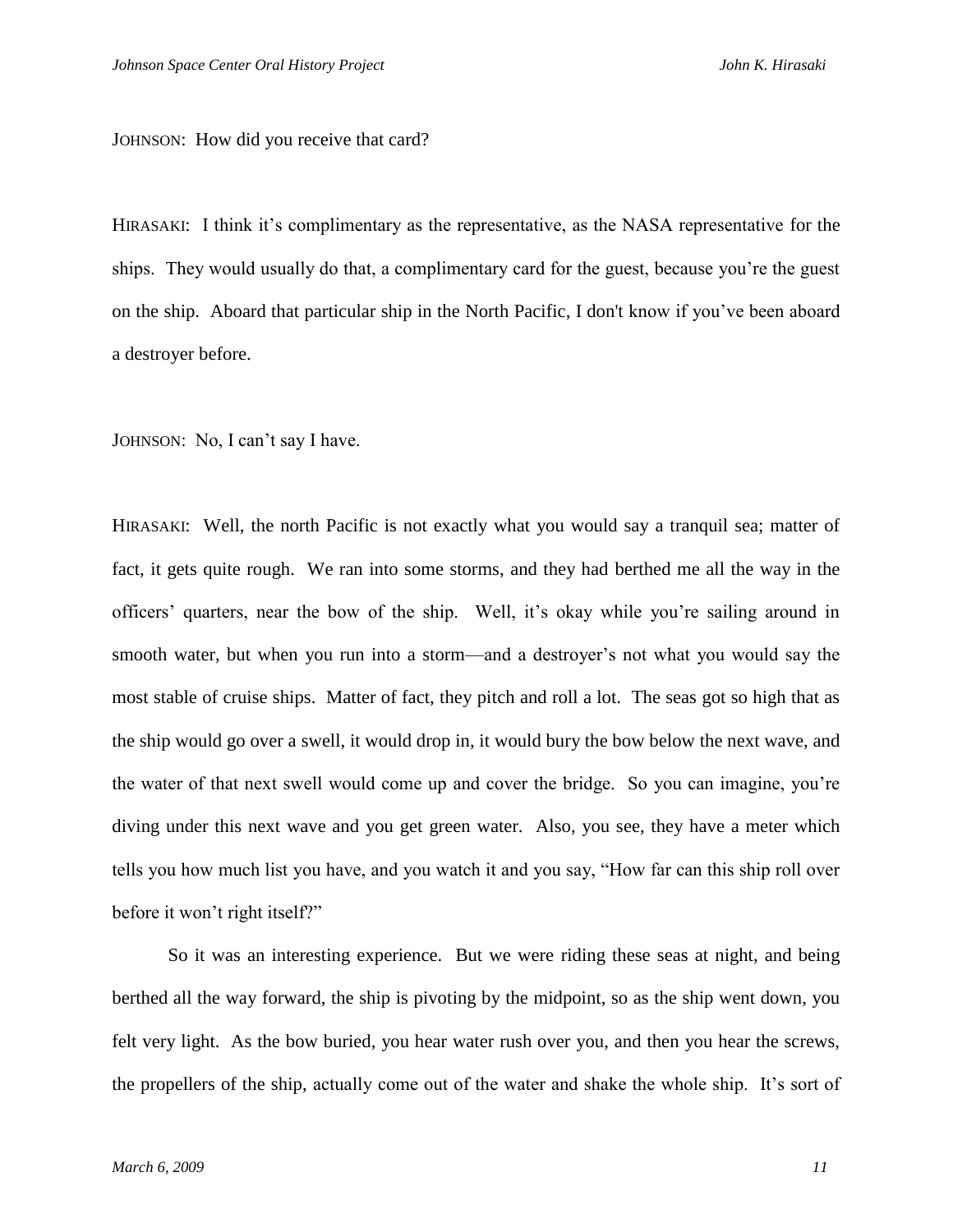like the tale of a fish flapping in the air after it's exposed. Then as the buoyancy carries you back up, you feel like you're about twice as heavy as you normally are, laying in the bunk, until it pitches is all the way up, and all of a sudden you start getting light again. So after a while you start getting used to it, so all you do is just wedge yourself in a bunk and just ride it out. It's an interesting ride for anybody who's not been at sea aboard something like this.

JOHNSON: Had you ever been on a ship or anything before?

HIRASAKI: Not before I went to Landing and Recovery Division, and I have a tendency towards seasickness, so it takes you a few days to get acclimated. But once you get acclimated, it's okay.

JOHNSON: Yes, that's quite an introduction, I think, the North Pacific. Well, it was also during that time period there was a lot happening in the country, the Vietnam War and that sort of thing. Did you receive a deferment to come to NASA because of your age?

HIRASAKI: Yes, I did. Because of my age and because they needed engineers to support that activity, NASA submitted my name for deferment.

JOHNSON: There was also a lot of other activity, and especially toward the late sixties, things that were happening in the country. How aware do you remember being of what was going on? We've talked to so many people that were so focused on the mission and focused on what you were trying to accomplish with Apollo, and that they were somewhat unaware of what was going on outside of this circle of work.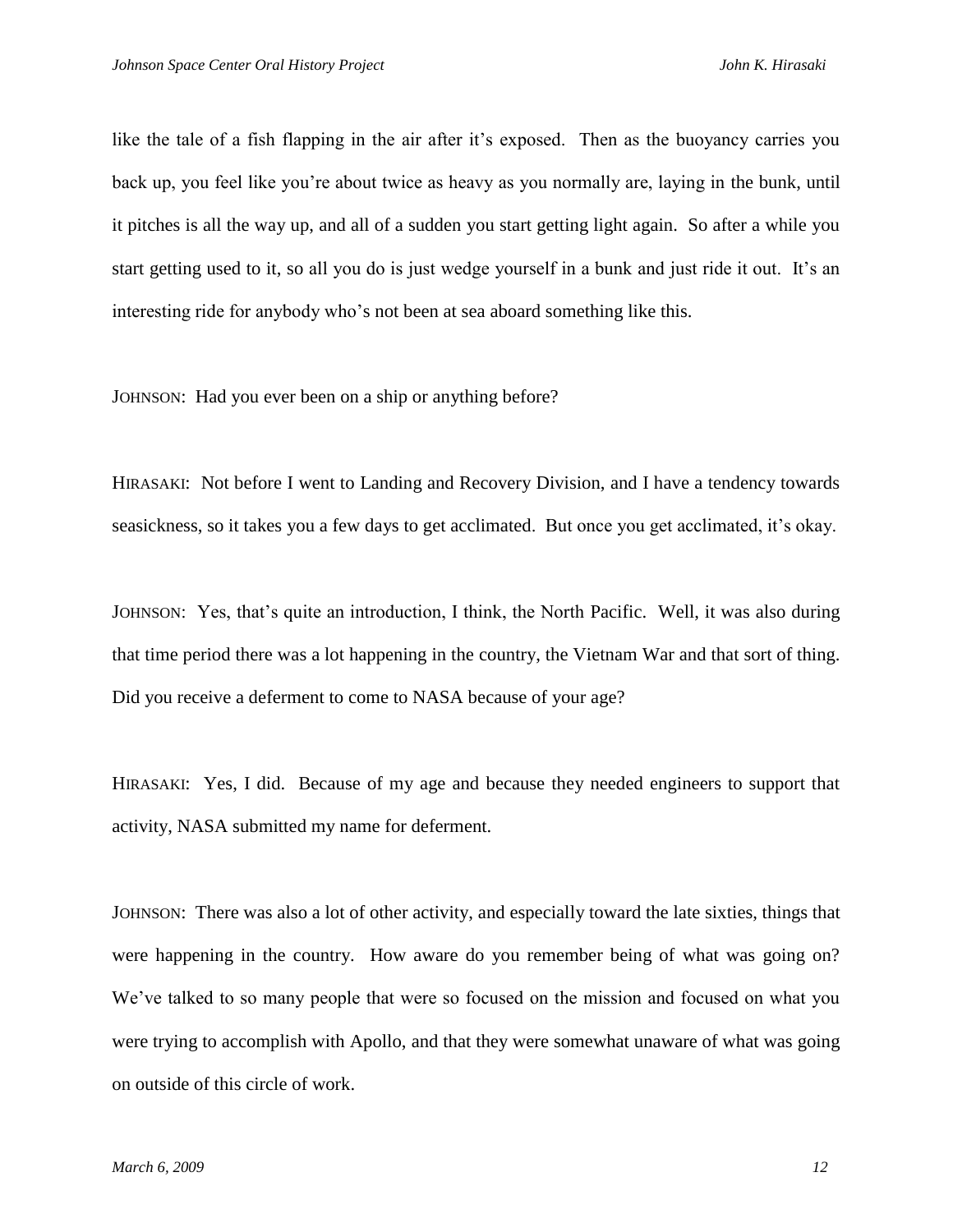HIRASAKI: Right. Well, you became very focused. That's an interesting point that you bring up. We had racial strife at that time period, and one of the things that NASA did is they assigned me to be a member of this forum which looked into racial intolerance. Except, they didn't call it that. It's only after I came to this meeting, I realized, "Hey, I'm representing an Asian. Somebody else is representing Hispanic, somebody else is representing African American. Oh! That's what this is!" Because essentially, NASA was quite colorblind. If you could do the job, that was what mattered.

You go back to growing up on a farm and then getting to work in a space program, they were looking for good, hard-working people. And if you had the education to where you could get a degree, where you had some expertise, NASA was a great place to work because, like I said, you were promoted on merit. It doesn't matter what ethnic group, religion, or whatever. It was just are you capable of doing the job? The job is very challenging. So I've talked to different school groups that have asked, and I've always emphasized that that is one great opportunity you have in this country. If you get a good education, the whole world is opened up to you, because too many people just try to skate by and just get the minimum education. But that's your ticket out if you're underprivileged in some way, or you feel oppressed. Just get an education, because that is your ticket out.

JOHNSON: With that group that you were involved in, what type of issues did you work on?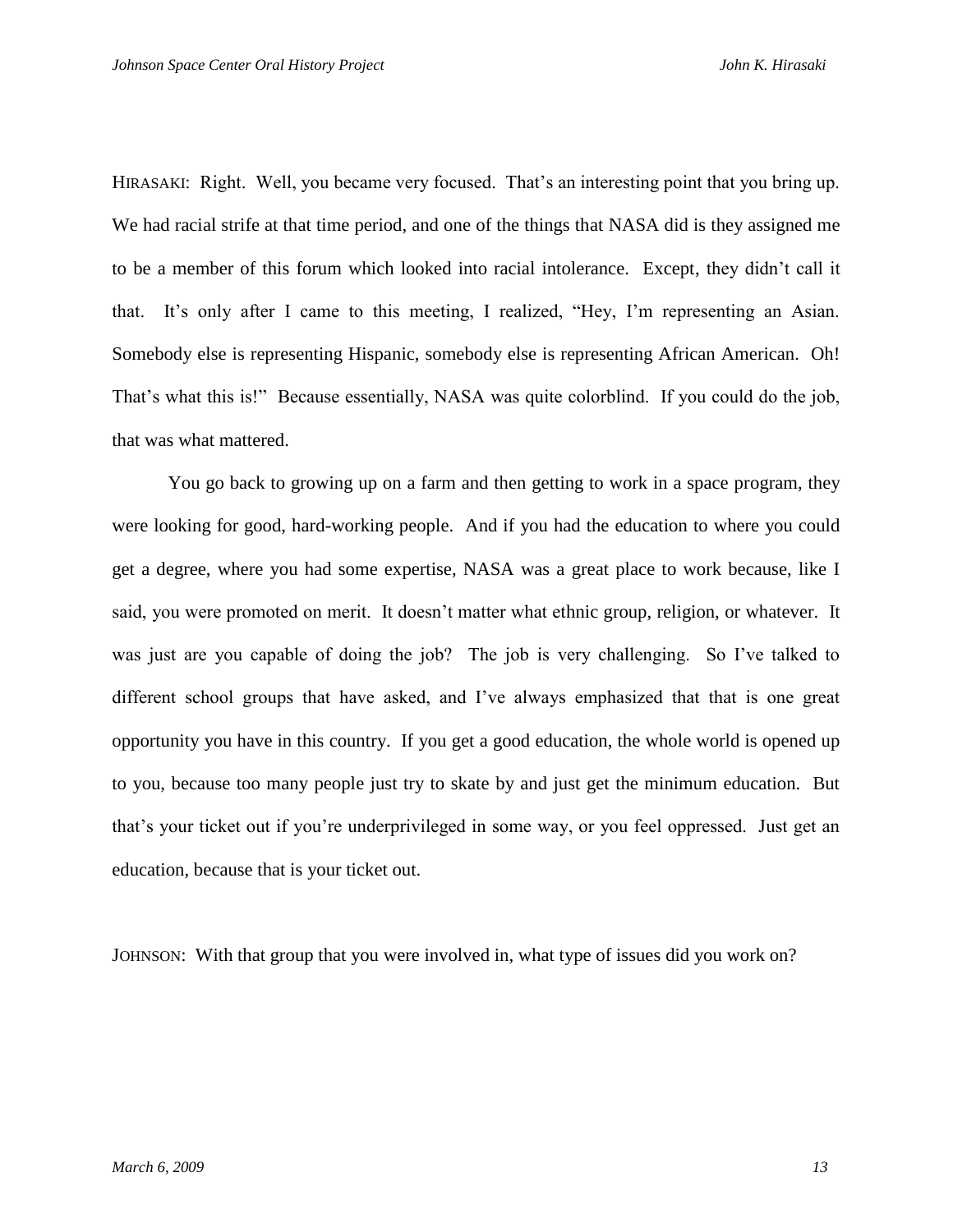HIRASAKI: I just vaguely recall, it was an EEO [Equal Employment Opportunity] type of thing, so you know the typical topics that come up. It's just, "Oh, well, now I've been reversediscriminated against by y'all sticking me on this particular forum!"

JOHNSON: That's funny. You mentioned some of the work you did with the post-landing, the life support systems and the reaction control system, when you were working with that. If you can just kind of describe some of that testing that you were doing, like on the post-landing, the life support [systems].

HIRASAKI: That's very interesting because, like I said, one of the very first jobs was doing the failure modes and effects analysis. The next thing they said is, "All right, John, why don't you define the radiation test environment, because we're trying to qualify this spacecraft. Figure out what we need to design to simulate the spacecraft being out in the Pacific for forty-eight hours." We had to simulate inside Building 260 a test of the Apollo Spacecraft. We had to simulate the sea state, we had to simulate the humidity, we had to simulate the temperature. So they asked me, "What sort of solar radiation can we expect the spacecraft to see, and how can we simulate it inside of Building 260?"

So once again, they send you back to the books. Do your research, do your calculations. Okay, I need this amount of radiating heat over the surface, and then you need to program it like the solar cycle so it comes up, you know, like say you had a cloudless day, what would the solar cycle look like? It ended up being a very complex set of conditions to simulate what a spacecraft would see in open seas, and to get the heat load that would represent, once again, the worst-case environment. We were actually stacking worst on worst because we were having worst-case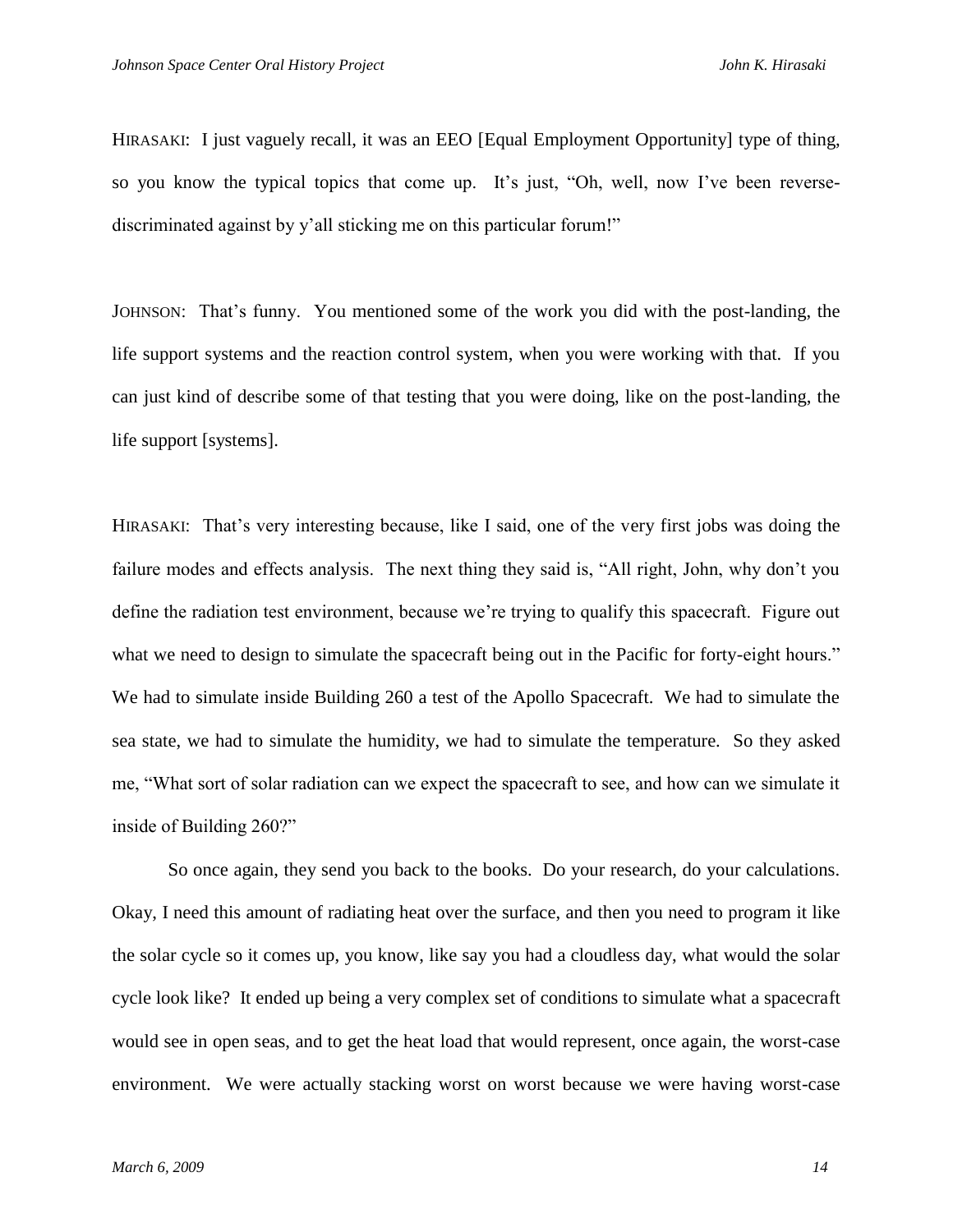thermal plus worst-case humidity, which it probably would never get, but if you can survive these under normal conditions, the spacecraft was qualified up to this. So that was another activity which was strictly a design requirements activity that they had me do very shortly after I joined NASA.

In addition, the other thing is because we were a fairly small division, we did not just simply write up a test and turn it over to the test division to do. We ended up writing up the test and being test subjects of the procedures that we wrote. So you end up having to volunteer, Well, you be a test subject for this test. I want to run this one," but you ended up being a test subject for somebody else's test. So that's why I'm saying you got to experience what it takes to design systems very intimately, so you got to see various aspects. Not only the calculations, not only procedure. You participate, so we were actual participants. We were the guinea pigs in a lot of cases.

JOHNSON: Do you recall any of the ones where you were the test subject?

HIRASAKI: Yes. There were several. One was in a contingency egress test where you had three incapacitated crew people in the water. We ran that inside of Building 260 in a water tank we had built for the post-landing qualification for ECLS [Environmental Control and Life Support]. They suited us up in the crew suits because what they were trying to do is develop procedures for the swimmers or the rescue team to open the spacecraft, extract the crew, and secure the spacecraft so we could have written procedures and know that they worked and you didn't have any gaps and you didn't drown somebody in the process. So doing it inside of a pool, you could go through the steps very methodically. For that particular test, I was just simply a test subject.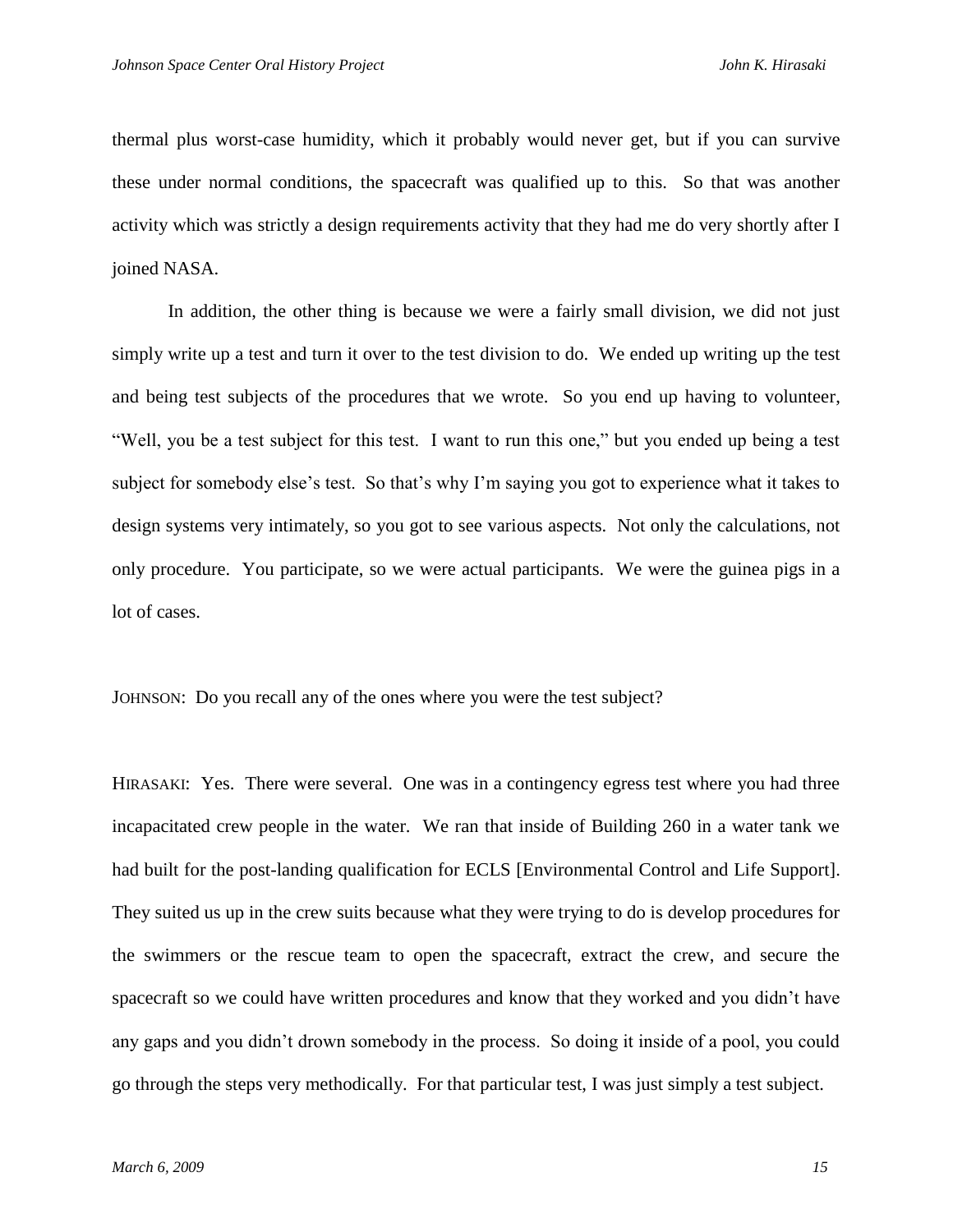JOHNSON: What were some of the others?

HIRASAKI: That gets a little farther downstream. After I had worked a couple of the Apollo recovery missions themselves, I got assigned another duty, which was to be the project engineer for the Mobile Quarantine Facility. You're aware that we had imposed conditions that we had to quarantine the crew after coming back from a mission. So we now have the situation, you've got to develop hardware, qualify it, develop procedures, and execute the quarantine of the crew that's been exposed to lunar surface.

The hardware was designed by the time I got to NASA. It was being actually manufactured, I think, in the mid-1960s. I don't remember whether it was in 1967 or '68 I was asked to take over the project for the final test and qualification, to prepare for operations. But there, Melpar [Incorporated] was the design company. They subcontracted to Airstream to build the shell. The quarantine facility was a fairly complex—it looks like an Airstream trailer from the outside, but on the inside it was very, very different because we had to maintain biological isolation of the crew once we got them inside.

Now, in addition to making sure that the equipment would maintain the biological isolation, there were multiple tests that we ran on that. One, after the crew was brought inside the quarantine facility, they were transferred from the ship to land to go over to the airport and to be transported by aircraft back to JSC, and then transported by land to the Lunar Receiving Lab. So we had to qualify the whole unit for operations shipboard, we had to qualify it for operations airborne, and we had to qualify it for all the immediate transport activities, all while maintaining quarantine and biological isolation of the inside from the outside.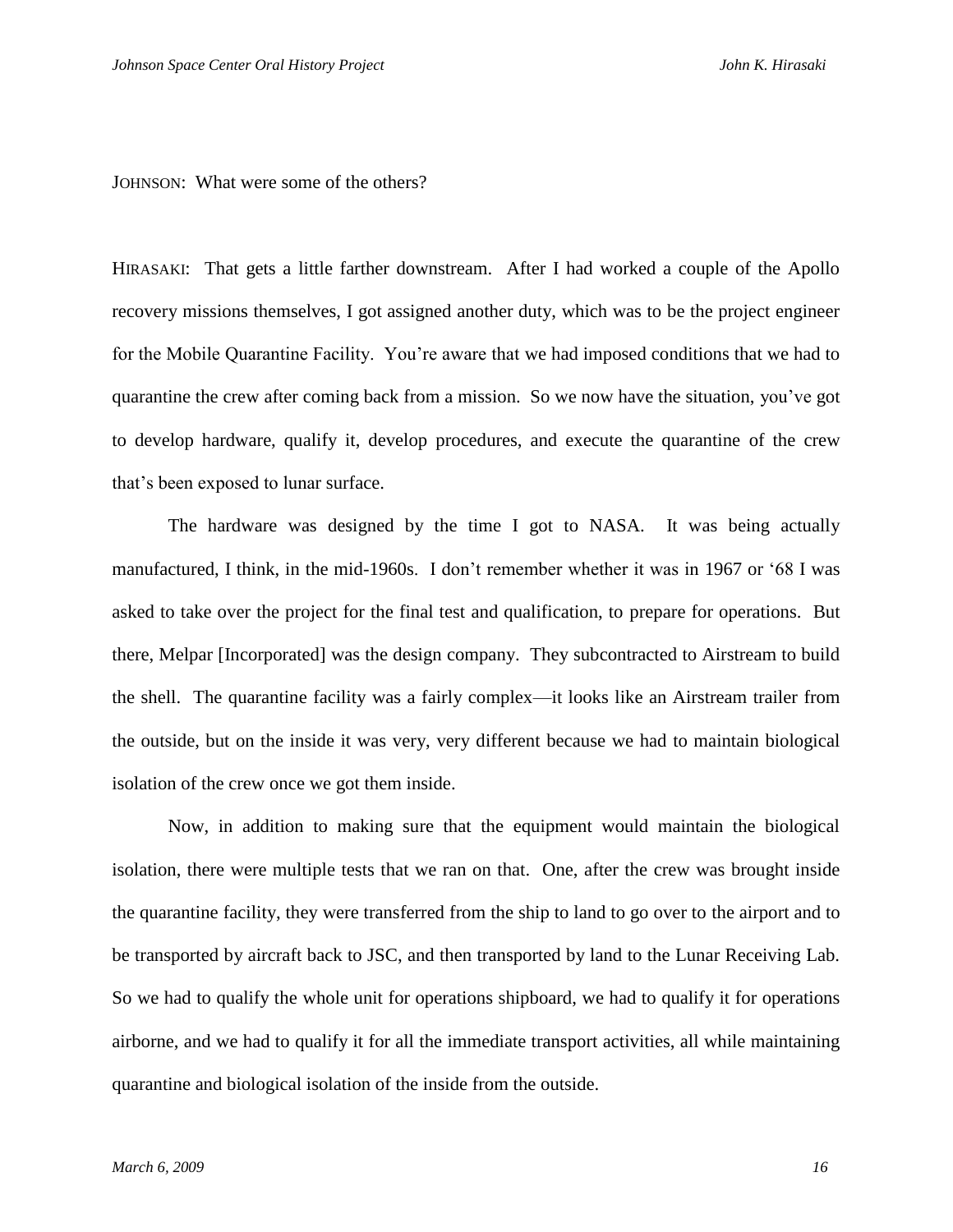To do the shipboard qualification after we had the first unit built, we put the Mobile Quarantine Facility aboard a destroyer in Norfolk, Virginia, and took it out for sea trials. What we were trying to do at that time is actually having the hardware aboard a ship in actual sea-state environments. So you're operating aboard, shipboard, using shipboard power. You're dependent upon the crew to provide you all your external systems. You were exposing it to the sea environment. All this time, you want to make sure everything operates and nothing leaked, because that's the conditions that you had to do. So we did that particular test to qualify it for the shipboard environment.

To qualify it for the aircraft environment—now, once again, I was a test subject inside of that one. To qualify it for aircraft environment, we had this unusual situation. The Mobile Quarantine Facility is designed to be transported by C-133 or C-141 aircraft, and your cruising altitude was around 35,000 to 40,000 feet. If you had rapid decompression aboard the aircraft, you wanted to make sure that the structure of the quarantine facility would not destructively fail. We had oxygen onboard the quarantine facility because if you had loss of cabin pressure, you had to make sure everybody's got oxygen onboard. So that's why it's not quite your standard Airstream trailer.

Aboard the aircraft, also you have different power supplies than what you have shipboard or land-based. So to simulate the case of being aboard an aircraft and going through rapid depressurization, we used the vacuum chamber here on site. We put the whole unit in it with test subjects inside, dropped the pressure to be equivalent to 35,000 feet, and depressurized the chamber. Is everything going to work? Obviously you've got backup safety equipment, because you are putting yourself at risk anytime you do any of these things.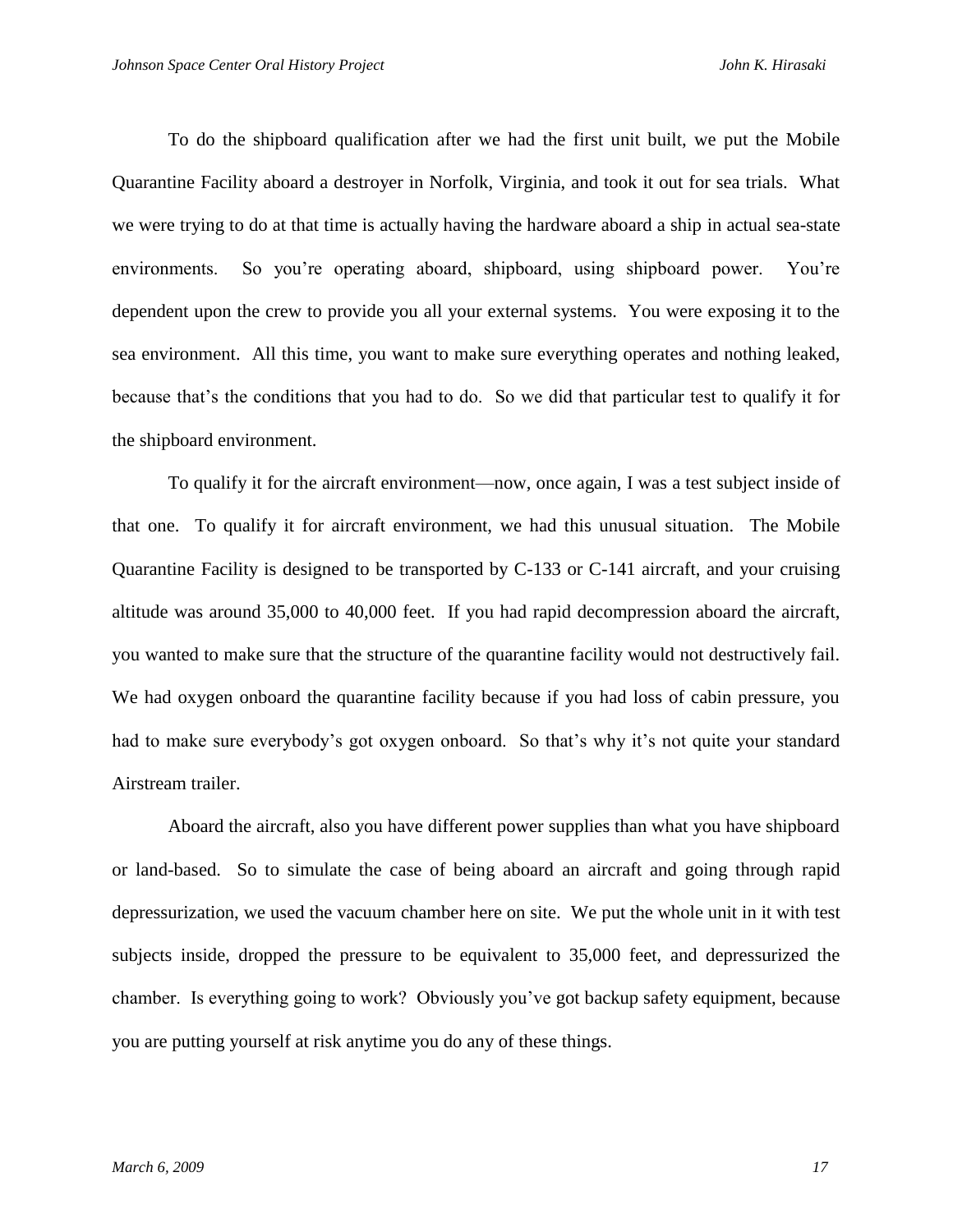In doing any test, you have to be very conscious of safety of personnel. So not only are you testing systems to ensure that you have the failure tolerance of any, you might say reasonable contingency, you actually test the hardware under those same conditions. So that was to qualify the equipment aboard rapid depressurization of aircraft. Obviously, we didn't go up on the aircraft and depressurize because you're putting too many people at risk to try to do something like that.

Now, what we finally did to get the final qualification of the Mobile Quarantine Facility and its associated equipment was to do a parallel mission on the Apollo 9 mission. We loaded the quarantine facility aboard the prime recovery ship for Apollo 9, went out to sea, picked up the crew and the spacecraft, and we simulated all of the steps that we would have to go through from the time we recovered the crew to the time we got to the Lunar Receiving Lab. So we did, literally, a full dry run of everything we would have to do for the lunar mission on Apollo 9. So that is to give you the idea of the extensiveness of the test activities that we went through.

JOHNSON: I know you worked with Apollo 6 on the ship, and Apollo 9. What other missions prior to Apollo 11, the Apollo missions, were you covering?

HIRASAKI: I worked Apollo 7 and Apollo 8, but only for the deactivation part, for the deactivation of the spacecraft. On those missions—and at that time, I was heading up the deactivation team, the land-based deactivation team, so I did not go aboard the ship. I waited until the ship came into port, and then after they off-loaded the spacecraft and brought it to the hangar where we could start our activities, then we had a crew go in and safe the pyrotechnics,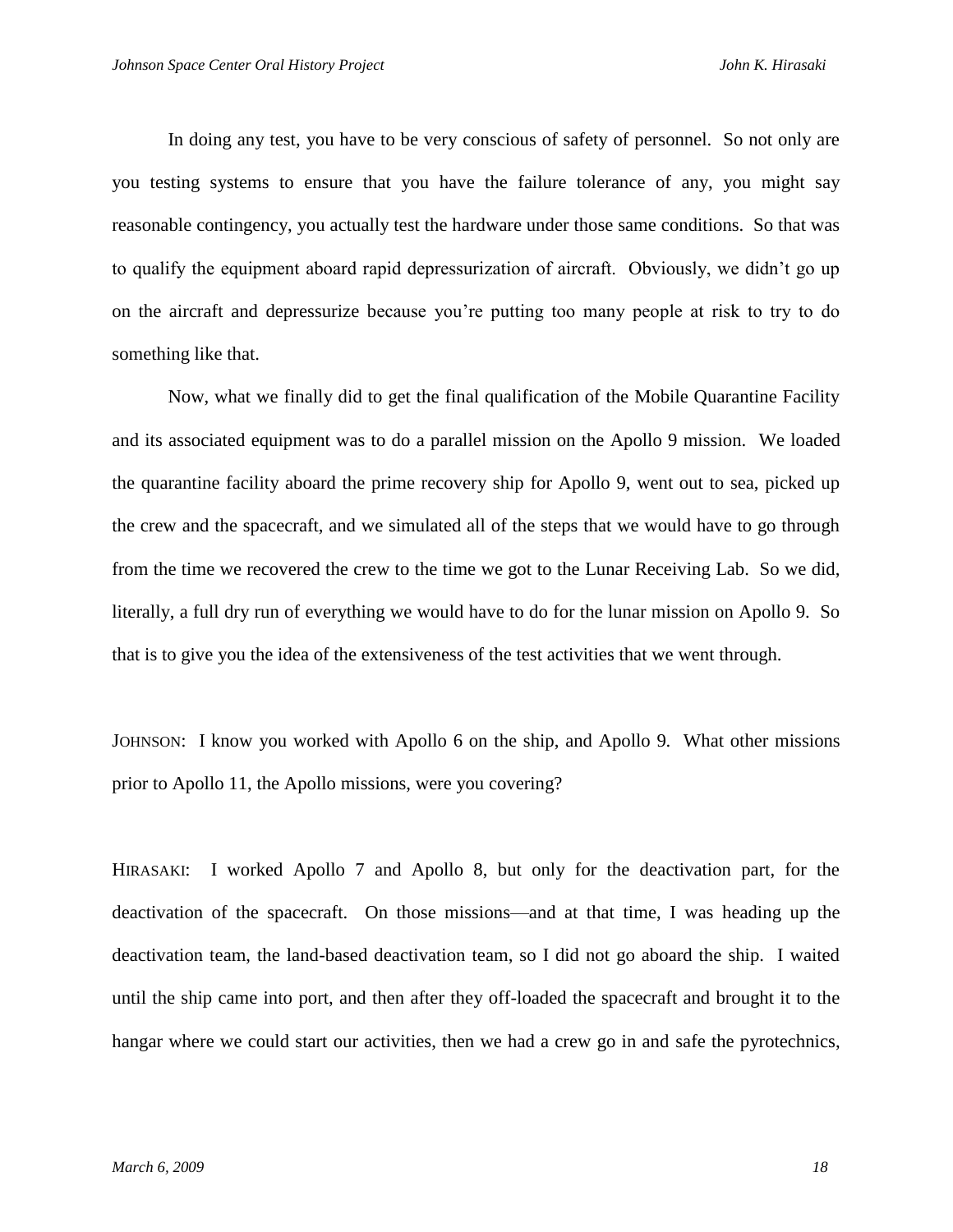and they flushed out all the propellant. So on those two missions, my recovery operation was just limited to the post-flight deactivation of the spacecraft.

JOHNSON: Did you ever go to Florida as part of the recovery work that they were doing out there for the launch?

HIRASAKI: No, I did not cover any of the launch abort activities.

JOHNSON: In 1967, though, you went to UCLA [University of California, Los Angeles] for a technical course in advanced propulsions systems. How did that come about?

HIRASAKI: That was a filler. The reason I say it's a filler, we had the Apollo fire [Apollo 1] earlier that year, as you recall. Now we had to have an investigation. What caused the fire? What are we going to do to correct it? So we ended up with a stand-down of flights. So NASA offered, since we weren't doing real-time missions, do you want to take some of these courses which will give you some insight, to develop your career is basically what it was. So there was an assortment of courses being offered to NASA employees at the time, because we finished the Gemini. Apollo is on hold. So what are you going to do with the people? So that really was a filler activity that allowed me some experience for later in my career, to understand technologically what are involved with all these different propulsion systems.

JOHNSON: During that time, as you mentioned, the Apollo 1 fire. Can you talk just for a moment about the atmosphere onsite and at the Center, and how the fire affected any of your testing that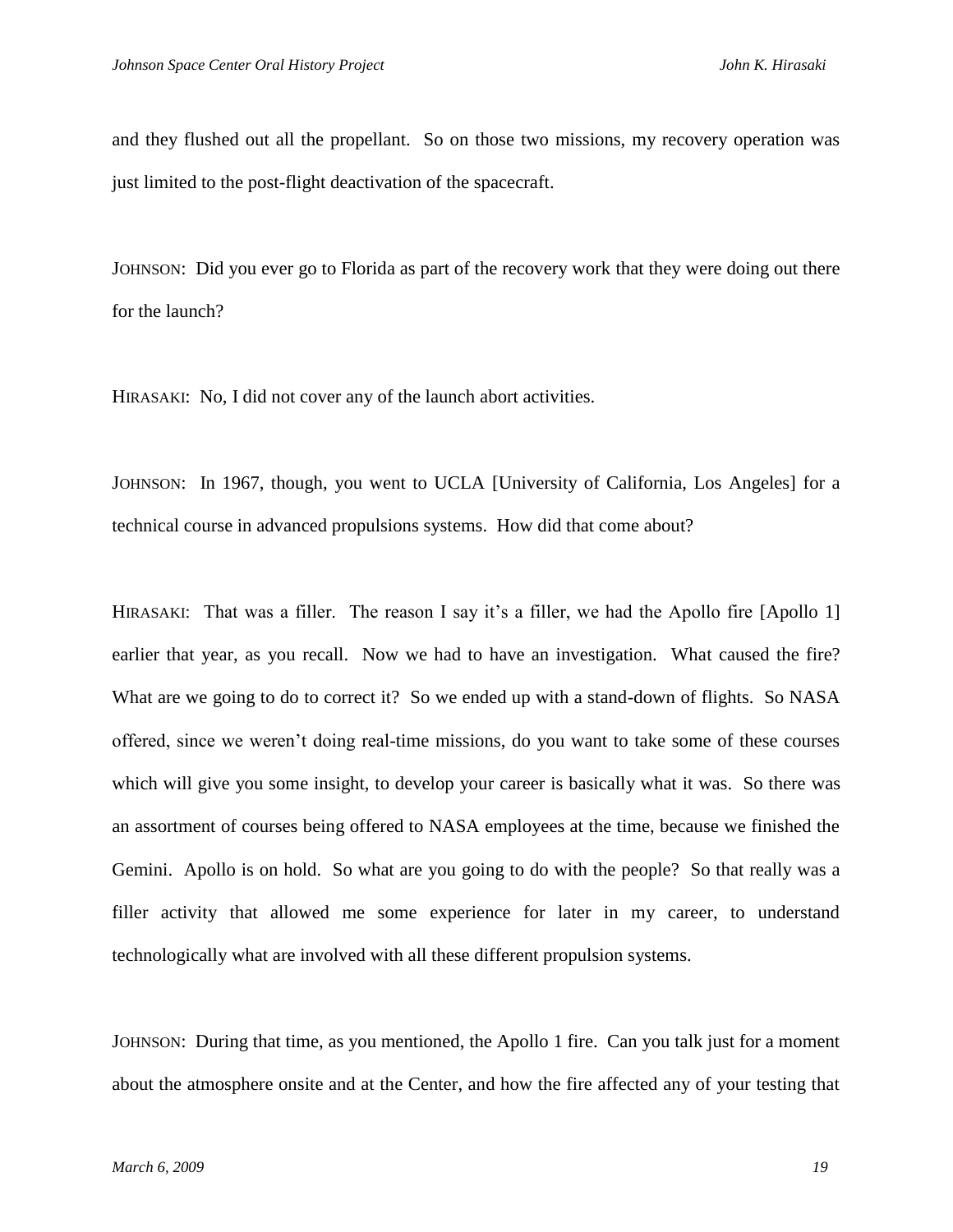was being done for the MQF [Mobile Quarantine Facility] or for the fireproofing and that sort of thing?

HIRASAKI: Very interesting you should ask that, because there was a direct relationship. Because of the Apollo fire, we were asked to reexamine everything inside the Mobile Quarantine Facility, because we could potentially be in an oxygen-rich environment, which is the depressurization case where you're dumping pure oxygen inside the system. So we had the design team go through the materials that were contained in the Mobile Quarantine Facility and say, "Are any of these susceptible to an oxygen-rich atmosphere?" The answer came up yes. There was fabric material that could be potentially flammable in an oxygen-rich environment, and a lot of the inner structure panels were made out of wood, because we did not—it's just, "Hey, we'll use what's existing, you know, don't redesign everything." But since we'd already accepted the design and we had it built, we said, "Well, what can we do?"

One activity was, well, how do you reduce the flammability of the wood panel? They came up with a fluorocarbon paint that you could apply on both sides of all of the wooden panels, and that's what we did for the mobile quarantine. The fluorocarbon paint, you could put a blowtorch on it, it would char but it would never openly combust. It would never go into selfsustained combustion. So that was another outcome of that wariness of the potential hazards to the crew and personnel under these oxygen-rich environments.

JOHNSON: Along with the Mobile Quarantine Facility, and because of the concern over possible contamination from the astronauts bringing back from the Moon, the Interagency Committee on Back Contamination—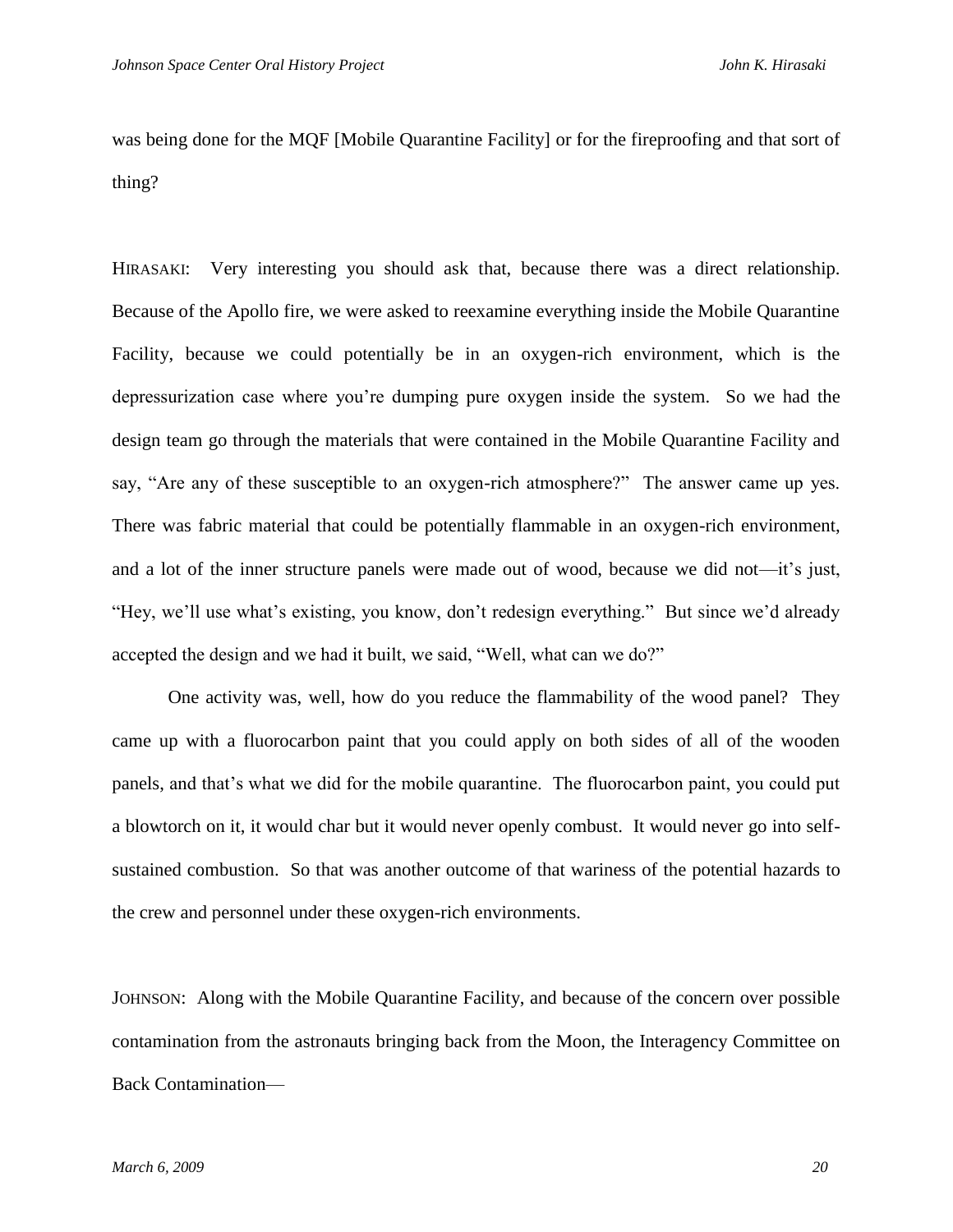## HIRASAKI: ICBC?

JOHNSON: —was formed. One of those projects that NASA developed to comply with their requirements was the Biological Isolation Garment, or the BIG. There was a lot of controversy about that because of the bulkiness and the heat, and it was difficult to put on, when they were first developing it. If you could discuss some of the work that you did with that, and some of the—I think you did some work investigating complaints—and some of the work on how the tests were conducting with that.

HIRASAKI: I was not directly involved in the development of the BIG. My colleague, Frank Janes, led that activity; matter of fact, this is once again getting a little ahead. To support the lunar missions, since we didn't want the same person to work every mission and we wanted some backups in every case, the Landing and Recovery Division asked for volunteers to act as the recovery engineer that would be quarantined with the crew. There were four of us that said, "I'll do it." I guess before they did that, they put constraints that said they would prefer you not to have a lot of family commitments and stuff like that. (laughter) Because they didn't want to put people unnecessarily at risk that had a lot of responsibility. So young engineers are the usual suspects. But those that volunteered besides myself were [Brock] Randy Stone, Ralph [H.] Culbertson, and Frank Janes. So there were four of us that volunteered, and we elected to rotate who was on the inside and who was on the outside for each one of those missions.

But Frank, who has since passed away, was responsible for the development and qualification of the Biological Isolation Garment. Since that was an ancillary piece of quarantine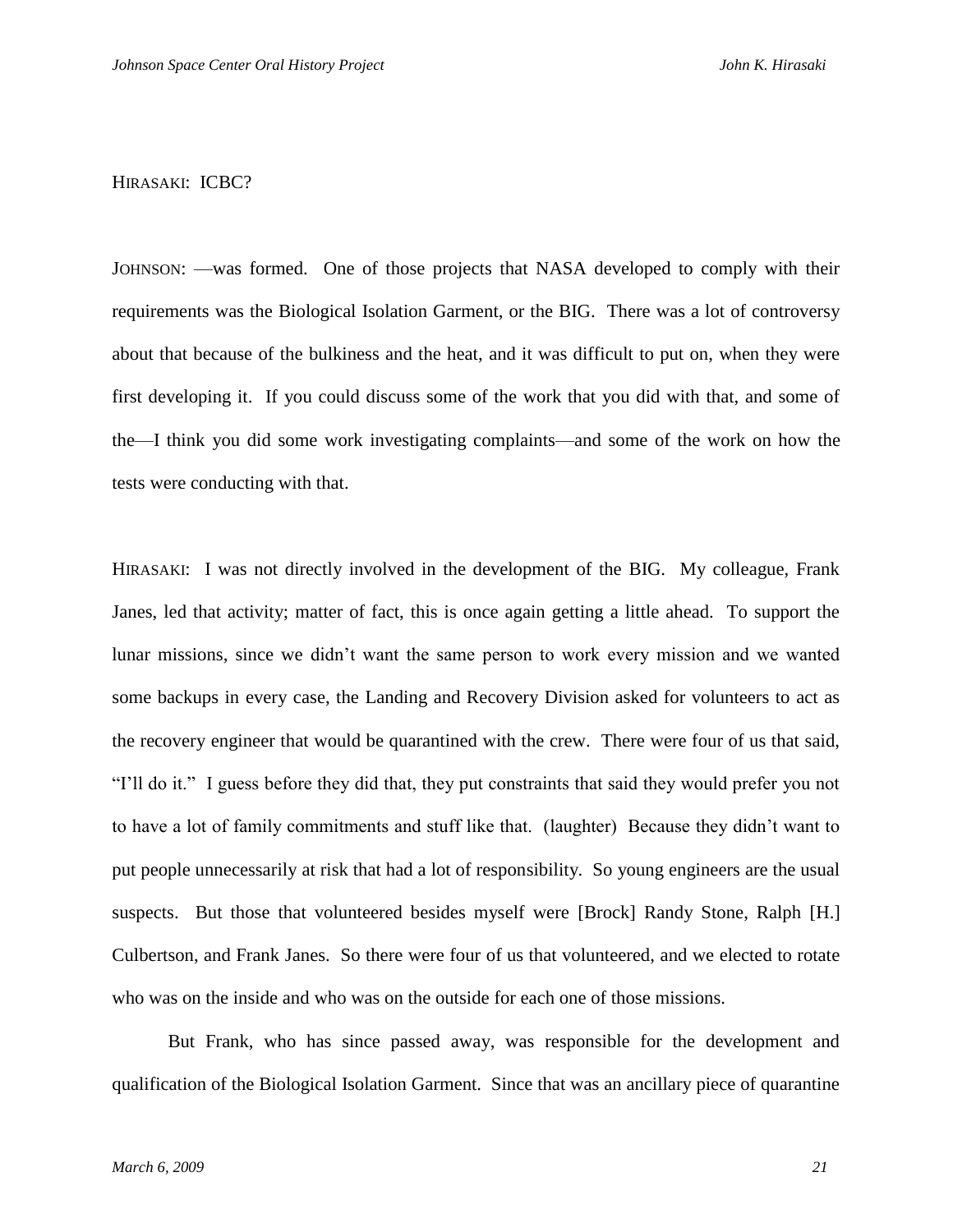equipment that occurred in the segment between the spacecraft recovery and the [Mobile] Quarantine Facility, other than how it interacted with the quarantine facility, I did not really take part in the qualification tests or the development.

JOHNSON: But you were aware of some of the issues that they were having.

HIRASAKI: I'm well aware of that, and as you can read in historical documents, that there was a lot of controversy over the use of that equipment. But as you say, the ICBC wanted to take whatever measures they felt appropriate without compromising the safety of the crew to protect the other personnel from potential contamination from lunar surface materials. So that was one of the measures that we took. Because when you put yourself in a garment that doesn't leak and you're operating in elevated, humid conditions, you run into this heat problem. So after we did Apollo 12, I think that was the last time we used that suit. Since Apollo 13 was an abort, we didn't use it. But by the time Apollo 14 came around, with the evidence of potential contamination of lunar material being evaluated from two previous flights, the ICBC agreed to relinquish the requirement to wear the BIG between the time the crew was moved from the spacecraft and put into the quarantine facility.

JOHNSON: We talked about Apollo 6 briefly, but can we go back to that for a minute and just talk about what was involved, maybe in a little more detail, on making sure that the Command Module was safe once it came onboard? What type of hardware was developed for any contingencies or emergency situations? Like you were talking about the hypergolic materials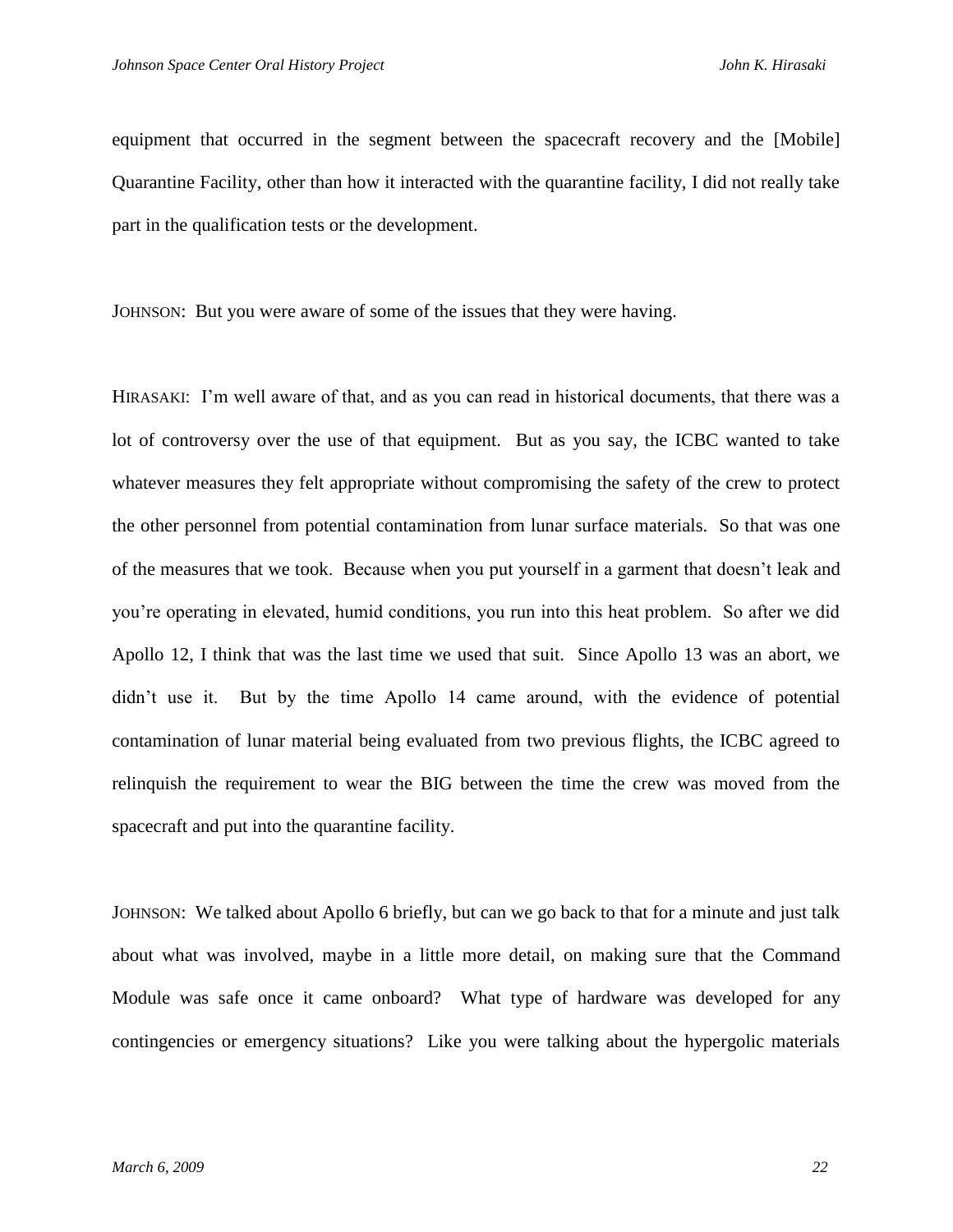and that sort of thing. Was there anything that was specifically developed to take care of any kind of emergency situations if anything spilled and that sort of thing once it was onboard?

HIRASAKI: We did not build any special equipment; what we did was develop procedures to address that particular contingency, because we were not actively interfacing with the propulsion system, attitude control system, while it was physically aboard the recovery ship. The system was put into a safe mode while it was still on parachute. The Apollo Spacecraft was designed where it would dump the propellants, any excess propellants, while you were on main chutes. So most of the propellants would have been dissipated to the atmosphere even before it touched down. At touchdown, the systems were turned off so there was no power. The valves would turn off so you got electrical and pressure isolation to keep the valves from opening or any propellants from being expelled. So it stayed in this particular configuration until we offloaded the spacecraft at the land base, where then we hooked up specialized equipment which would handle toxic and flammable propellants so we could then actually flush those propellants outside of the spacecraft, and then put neutralizing solutions to neutralize any residual that remained in it.

What we did aboard the shipboard, and aware that if there was, say, a broken pipe or there was a leak that occurred, is we had developed procedures cautioning people that one, you always had the people upwind. So any fumes or flames were downwind, and you had the sufficient fire extinguishers and hoses already laid out to cover that contingency. By anticipating the problem, we developed procedures or counter-measures to minimize the hazard. So aboard the ship, we just used procedures and available equipment, versus specialized equipment.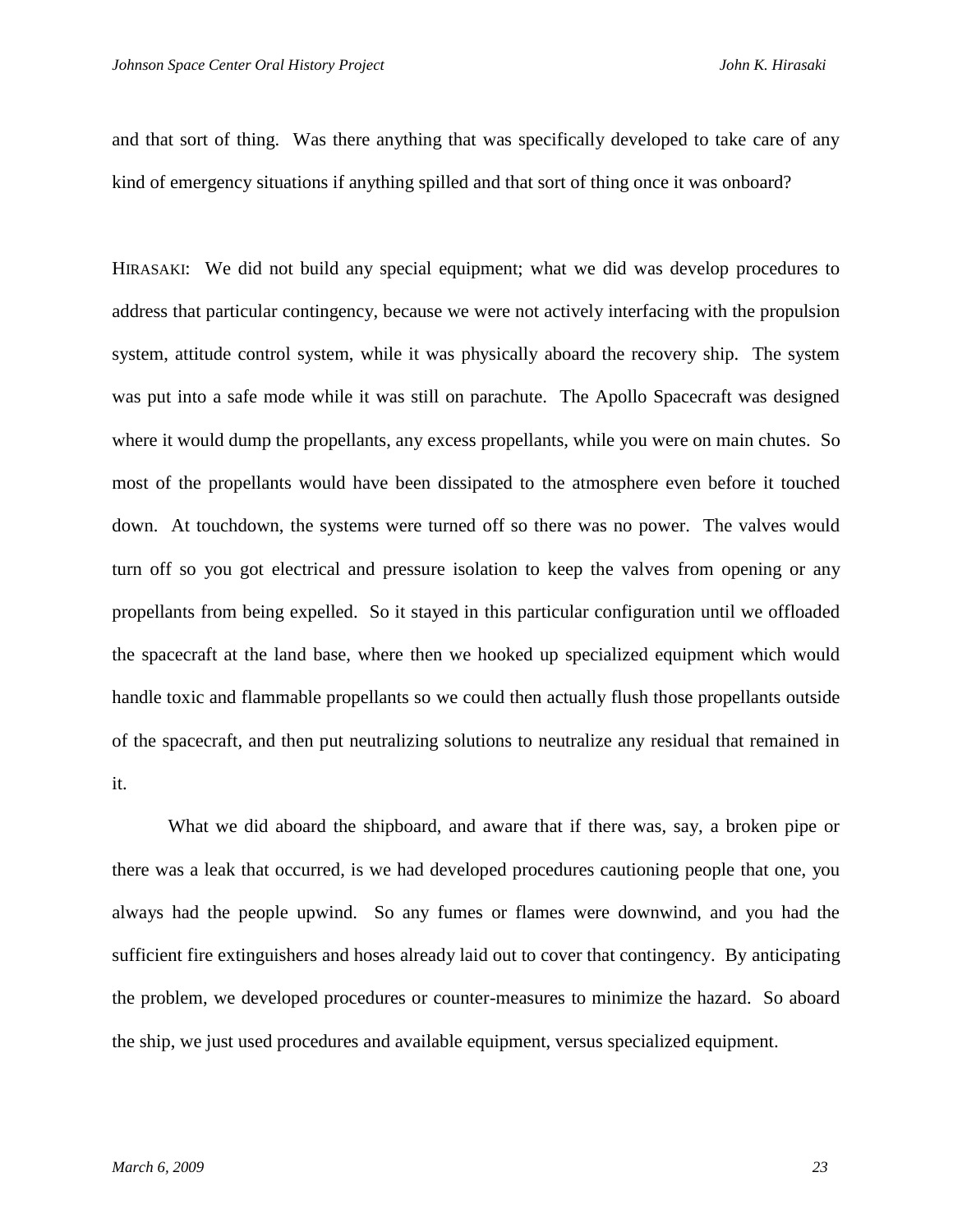JOHNSON: When you were preparing for the Apollo missions and doing the testing—and this may go back to some of the life support work that you did after they landed—how much involvement did the Apollo astronauts have in any of the testing, or how much interaction did you have as an engineer working on those systems that were going to be supporting them?

HIRASAKI: We did not usually interact directly with the crew. We usually had a [Astronaut] Crew Office representative that would work with us. So there were people who, like, on a lot of our dry runs, some of the test subjects would come out of Crew Office. So we had those people who were our direct participants in each one of the tests. Why put the astronauts at extra risk doing these qualification tests? So they had a representative who represented the Astronaut Office and who looked after their interests and gave feedback to the crew. So that's who we interacted with the Crew Office and not directly with the astronauts themselves. Now, the astronauts themselves did get training aboard each one of the spacecrafts so they would be familiar with what to expect and what were the procedures to go through. But since I was more in systems side of the house and not the training side, I did not interact directly.

JOHNSON: Did you ever have anything to do with the Aircraft Deployed Drift Reduction System, and the work that they were doing on that at that time?

HIRASAKI: No. I'm aware of it. I realize how it works. Once again, when you're a representative aboard a ship, you have to know how it works, what to do about it, what are the intricacies of how it does operate, because the recovery crews may not be familiar with it.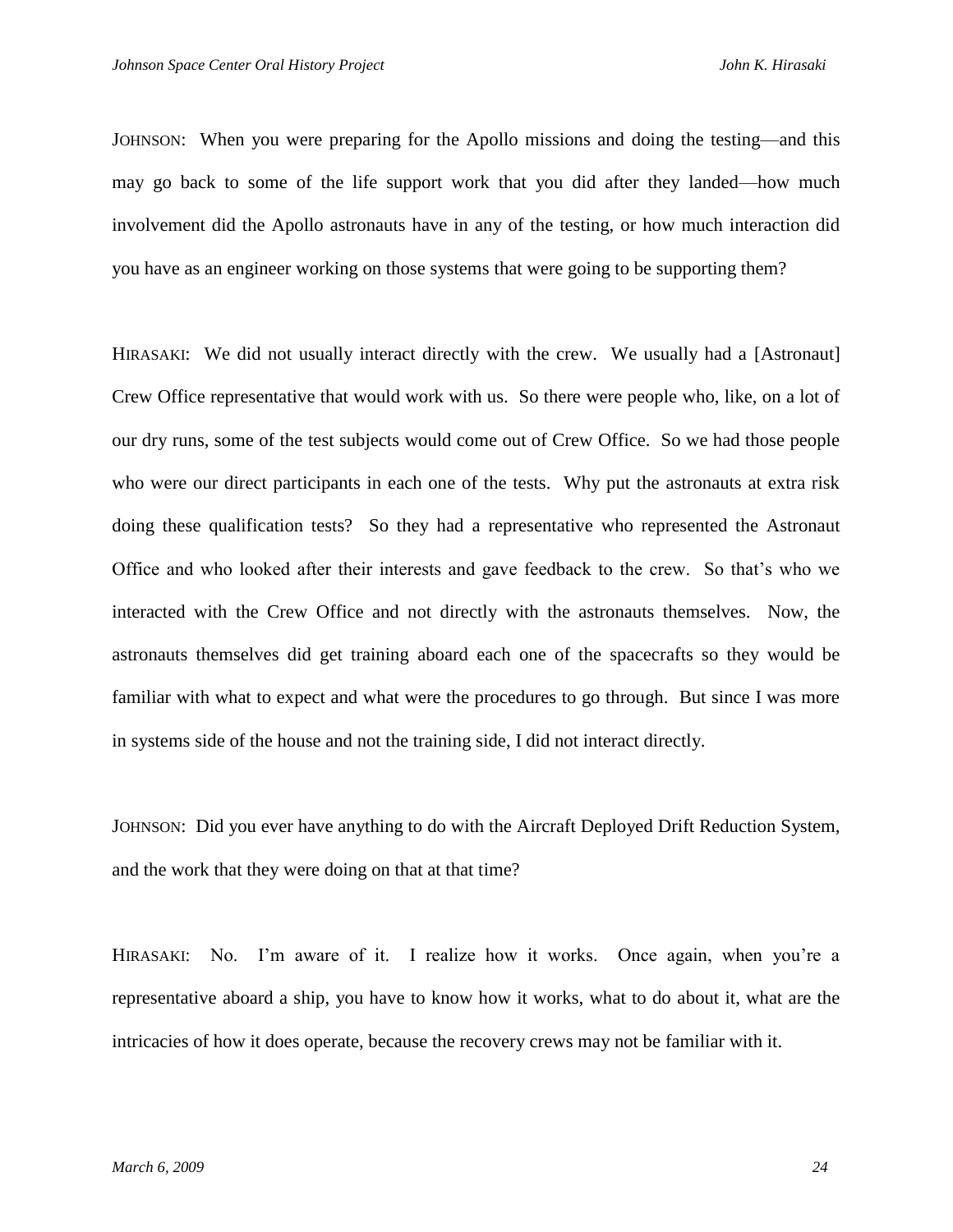JOHNSON: Let's move on to Apollo 11. As you mentioned, there were four of you that volunteered to be part of the possible quarantine with the crews in those Apollo missions. Of course, for Apollo 11, you were chosen as the first one to go in with the crew. How did that come about that you got picked out of the four volunteers?

HIRASAKI: Well, it wasn't a matter of getting picked. You might say it's the luck of the draw. We actually drew straws, and the short straw went in first. I just happened to draw the short straw. Literally, it's, "Hey, how do we do this?" You know, everybody wanted to do it, because to be a part of an event like that, it's just really great. But at the same time, I didn't feel it would be appropriate to say, "Well, I'm going to be first," because why should I be first? So we did that, we just drew straws.

JOHNSON: Were you concerned before that? I know, as you mentioned, to be apart of this history, but were you concerned at all? I think I read that you had been married just prior to that.

HIRASAKI: Right.

JOHNSON: Were you concerned about the possibilities of contamination, or did your group really take that seriously as a true concern?

HIRASAKI: It's interesting you ask that. The ICBC, National Academy of Science, was very concerned. That's why we had all these constraints placed upon us, and that's why we took what we thought were all possible measures without impacting the safety of the crew to ensure that we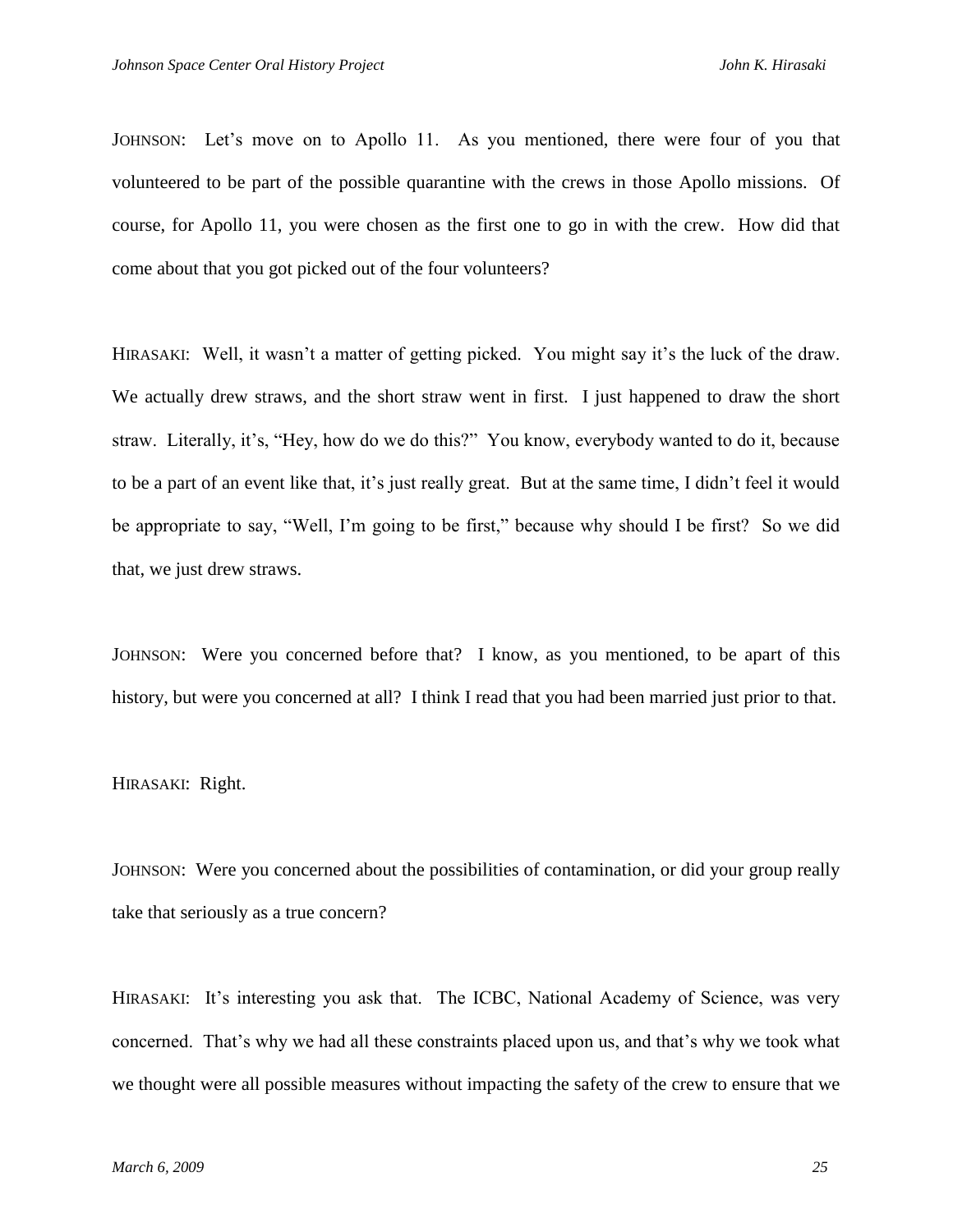minimize the hazards. As ICBC stated, there is a potential back contamination from the lunar surface. Because of problems of importing pathogens from another environment, you had to take that concern seriously; therefore, we did everything we thought prudent to satisfy those concerns. About that time, there was a book out by Michael Crichton, and I read that book.

JOHNSON: I was going to ask you if you read it. (laughter)

HIRASAKI: I read that book before the mission. *Andromeda Strain*. Have you read it?

JOHNSON: Yes.

HIRASAKI: Okay, so you know the scenario. So you can imagine, there were mixed feelings floating around about is this real or is this imagined or what are the possibilities? At the same time, another side of your brain says, "Well, what are the chances really?" I'd say that really, if you want to sterilize an environment, what do you do? You heat it up. You freeze it. Or you expose it to hard radiation. Right? So you stop and think, "What does the lunar surface see?" They see these extreme cycles of heat and cold. It's in a hard vacuum. It's been bombarded by harsh radiation all the time. There's no atmosphere to filter it. So the chances are that the lunar surface is very, very sterile under those conditions.

Had there been an atmosphere, say like in Mars—Mars is a different case because Mars has an atmosphere. I don't know if you've been watching the recent photos back from the [Mars Exploration] Rovers. Is there moisture? That was the other thing. In a hard vacuum, it's hard for life to exist that we know of that would affect biological processes. You literally have to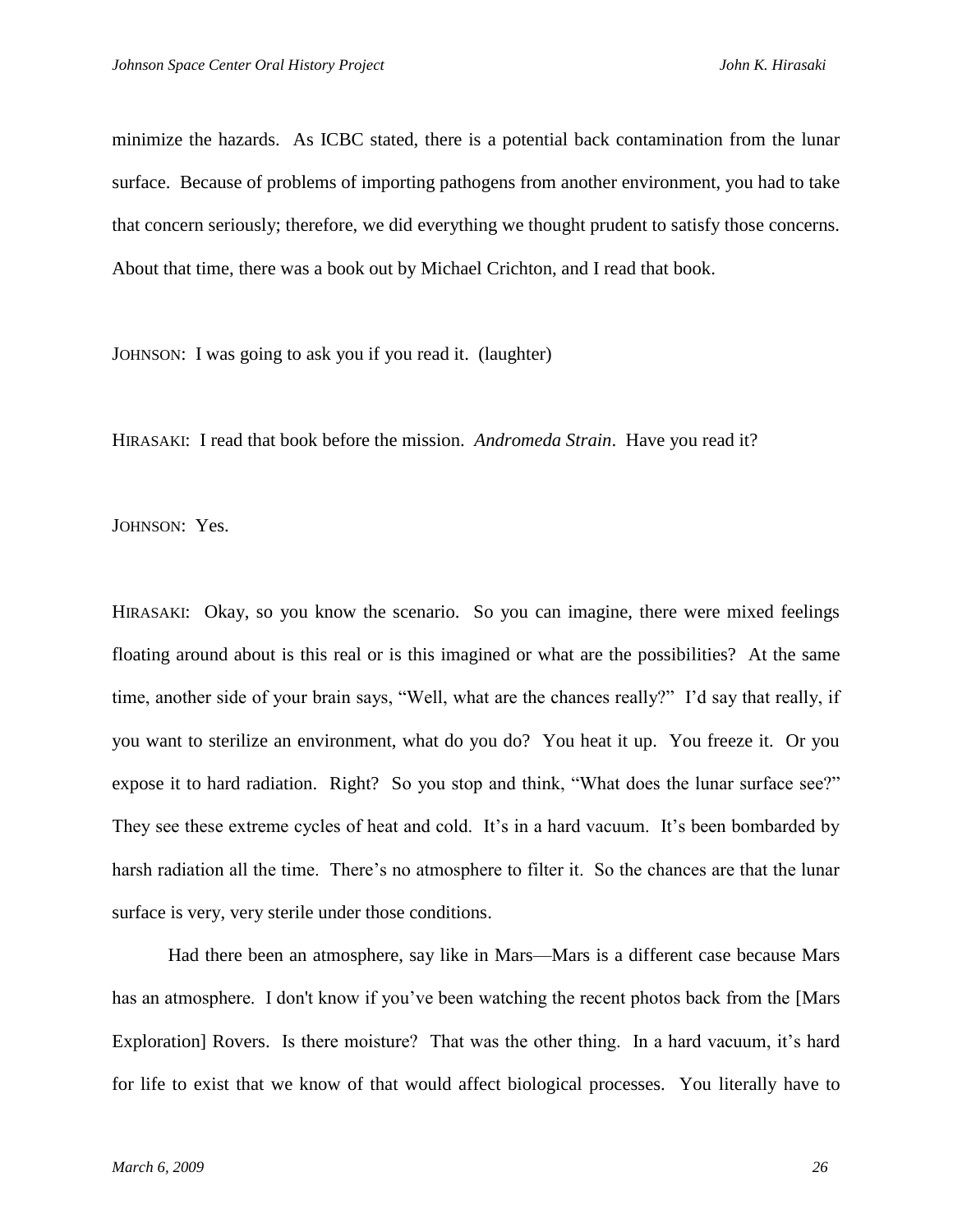have moisture, otherwise now we're talking about—life without moisture, you're talking a completely different realm than what would directly affect us biologically. So under those conditions, I felt the risks were very, very minimal.

JOHNSON: As you mentioned, when they wanted you to have as few as possible family connections, but then you married just prior to that. Was your wife concerned at all, or was she worried about it?

HIRASAKI: I don't know how much she was concerned. It was a situation I had already agreed to do it, so it's a little late to back out on deals like that. So I think you go in there with knowledge, there is some risk involved, but you agreed to sign up because you think the risk is minimal. The astronauts, on every flight they go on, they go over a much higher degree of risk than I was exposed to for back contamination. You think about the crew going up on any Shuttle flight, any of the Mercury, Gemini, Apollo flights, and think about the dangers they expose themselves to. To them, the risk is acceptable for what you achieve.

JOHNSON: Let's talk about your experience on Apollo 11, and if you could, just walk us through when you went to the ship and when you actually entered the Mobile Quarantine Facility. If you will, just walk us through that experience and what your duties were, from once they came down to when the astronauts were put in, and then when you were moved here to Houston.

HIRASAKI: Okay. That's going to take awhile.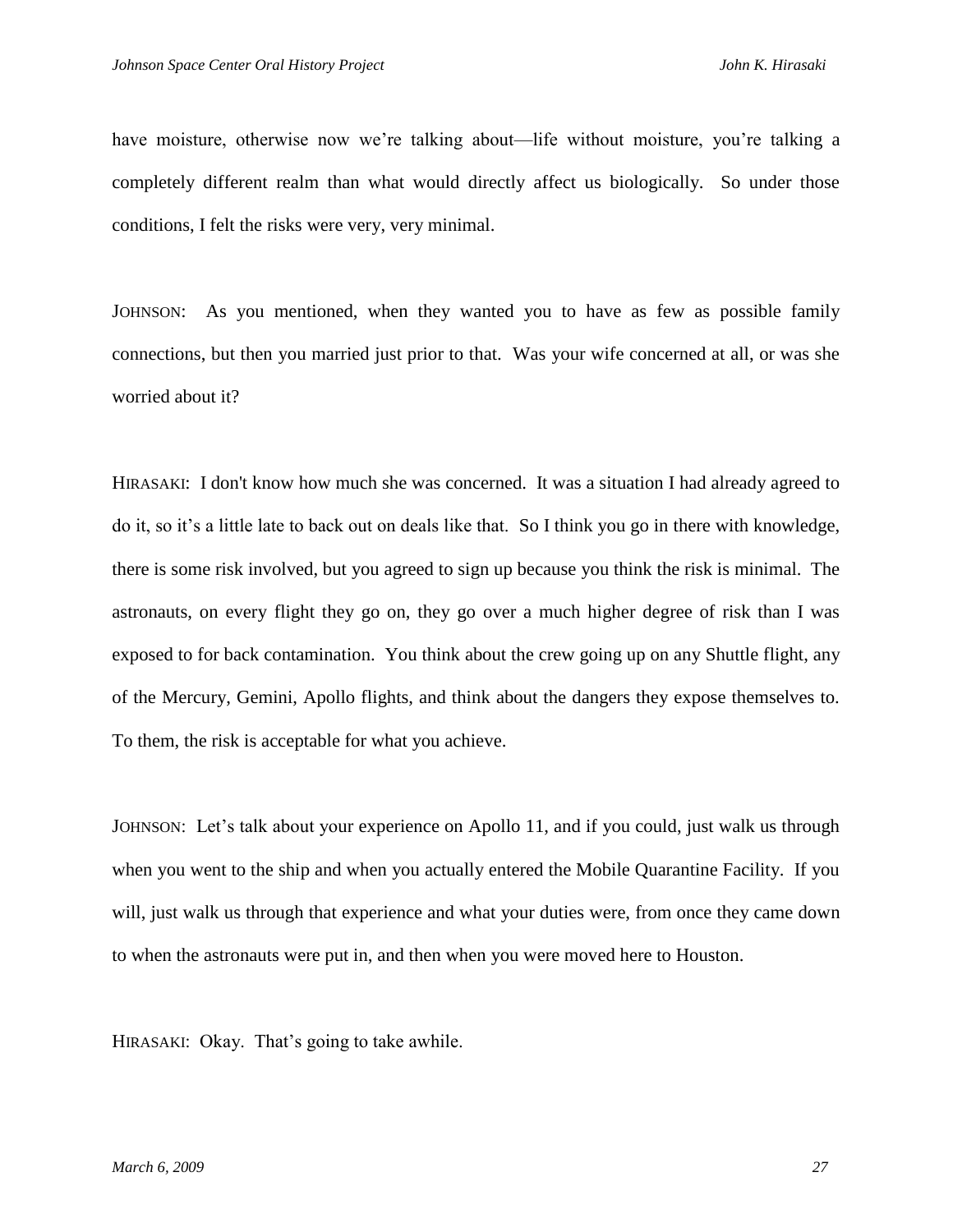JOHNSON: Well, that's okay. Do you want to take a break first?

HIRASAKI: Yes, why don't we take a break?

JOHNSON: Okay, okay.

HIRASAKI: Because that gets quite involved.

JOHNSON: All right.

(pause)

JOHNSON: When we stopped we were going to start with your experiences on Apollo 11, so if you want to walk us through those?

HIRASAKI: All right. I guess, just like on other missions, we had to deploy all of our hardware to be prepared aboard ship. The port that we sailed out was Pearl Harbor [Hawaii]. So we went out ahead of the missions, delivered the hardware, made sure everything was onboard, and checked everything before we parted dock to make sure we had everything we needed. Typically, they run recovery exercises with the ship as they're going to their recovery point. So you had all of their trial runs of actually recovering the crew and going through those exercises. To avoid any problem with the doctor and I being contaminated by a person aboard the ship, they put us into the [Mobile] Quarantine Facility and isolated us from outside direct contact, and I don't know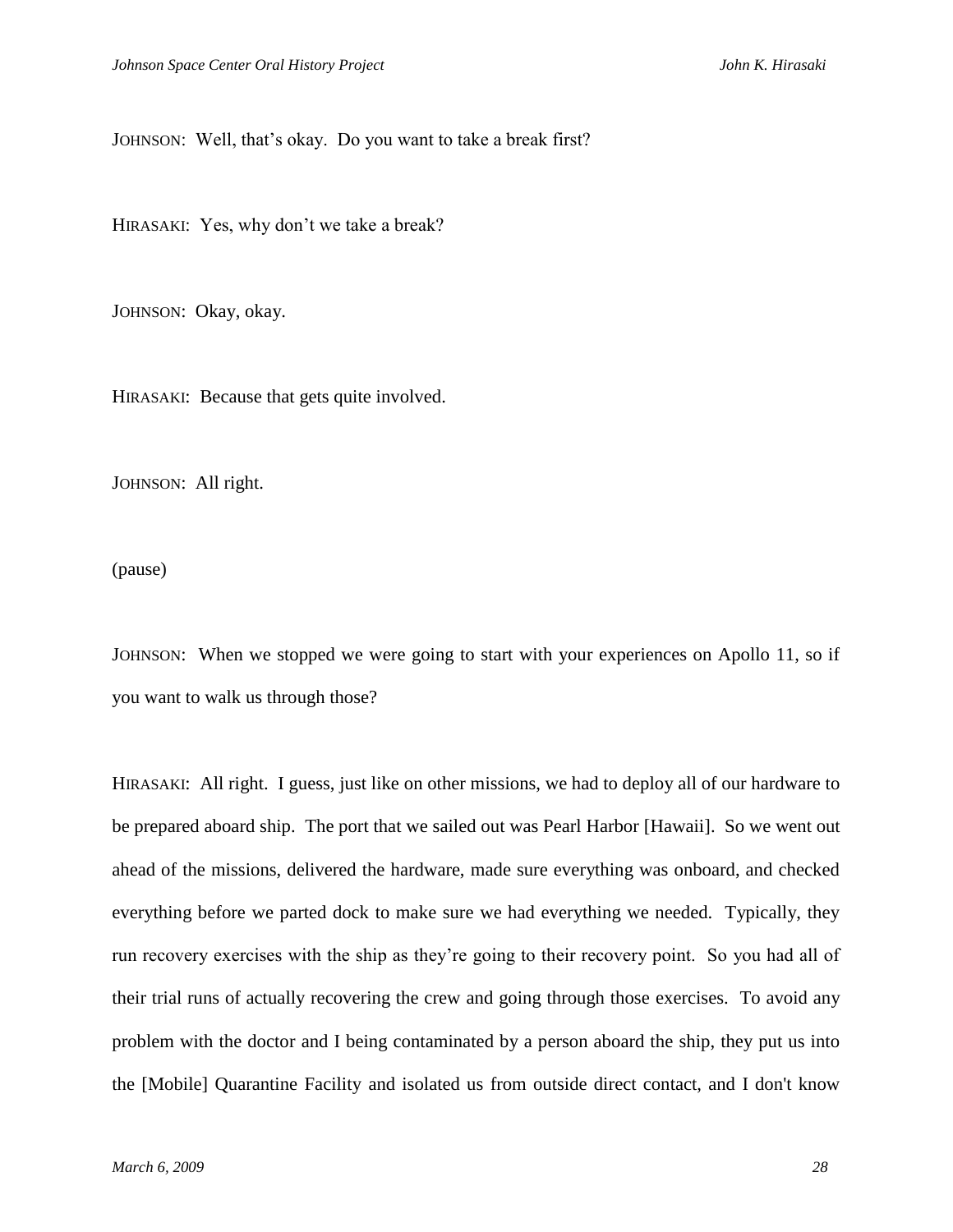exactly how many days before the lunar landing. It was just about that same time, because I recall that Dr. [William R.] Carpentier and I were sitting inside the Mobile Quarantine Facility listening to the voice down of the lunar landing. So we could follow along, we could follow along and keep track of how things were going.

Now, the way we maintained biological isolation of the crew from the recovery personnel after we got the crew inside the Mobile Quarantine Facility was the Mobile Quarantine Facility was at a slightly lower pressure than outside, so we had fans that always kept the air coming into the quarantine facility—if you have any cracks, air would tend to go in. But all air that was being expelled went through a very fine porosity biological filter—and speaking of tests, I had a test over here onsite where personnel from Fort Detrick [Frederick, Maryland] came by and they actually put spore samples inside the quarantine on the surfaces. They dusted atmosphere, they put it into liquid systems, and they then checked for any spores getting out or any spores surviving a decontamination process.

We did have what was called a decontamination lock built into the quarantine facility so we could bring things into the quarantine facility and send things out. The way that the decontamination lock worked was before anything was sent out of the quarantine facility, the object was double vacuum packed and sealed in polyethylene containers. It was then placed in the lock. The lock was then flooded with a sodium hypochlorite solution and remained in that state for some period of time, and then the lock was drained down to empty the sodium hypochlorite. Then, once that cycle was complete, the outer lock door could be opened so they could remove the item from the lock that was built on the side of the quarantine facility. That way we didn't have to store all of our food onboard, and we could get the samples, the lunar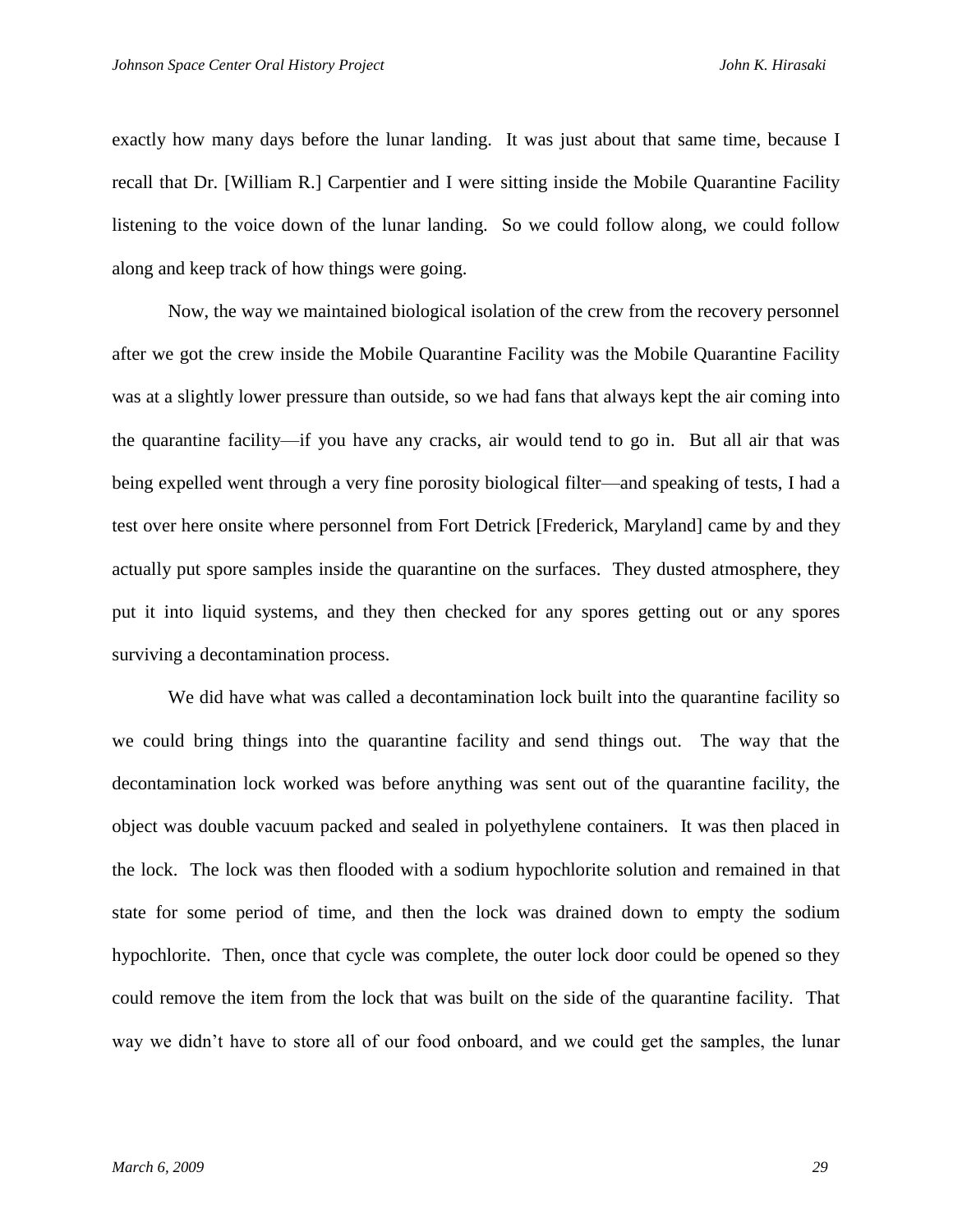samples and things, outside the quarantine facility. So that's how we operated preceding the crew coming onboard.

Now, as you recall, after the crew were taken out of the spacecraft, they had their Biological Isolation Garments on. They were then scrubbed down, I believe, with Betadine [topical antiseptic], with a rescue swimmer who was also in a suit. The hatch area was also scrubbed down, and then the crew were picked up by helicopter and then transported by helicopter while they were in the Biological Isolation Garments to the deck of the ship. The helicopter was brought down into the hangar deck and moved over close to the Mobile Quarantine Facility, and the crew exited there along with Dr. Carpentier. Dr. Carpentier was aboard the helicopter at that point, and he came in with the crew. Once we got the crew inside, [we closed the door to the MQF].

I should mention that we had a tunnel that was partially erected but sealed off on the end. This tunnel was made out of a polyvinyl type of material, translucent material, and its shape was kept and supported by metal poles, so it would retain its shape. So it was restrained to stay open against the negative pressure. It was set up so the end was sealed off, so when the spacecraft came onboard, the spacecraft would be brought from the flight deck, lowered down to the hangar deck, and then towed on a trailer in the hangar deck up to a position where we could connect the tunnel to the spacecraft.

What they did is then they restrained the tunnel against the spacecraft, strapped it in place, and now, since the inside of the tunnel was connected to the Mobile Quarantine Facility, I could go inside the tunnel, and open up the inner flap. That allowed me to open the spacecraft door. Once I opened the door, one of the first things that you do with a spacecraft is you do a photo documentation of what the configuration is. So here is the as-recovered condition. That's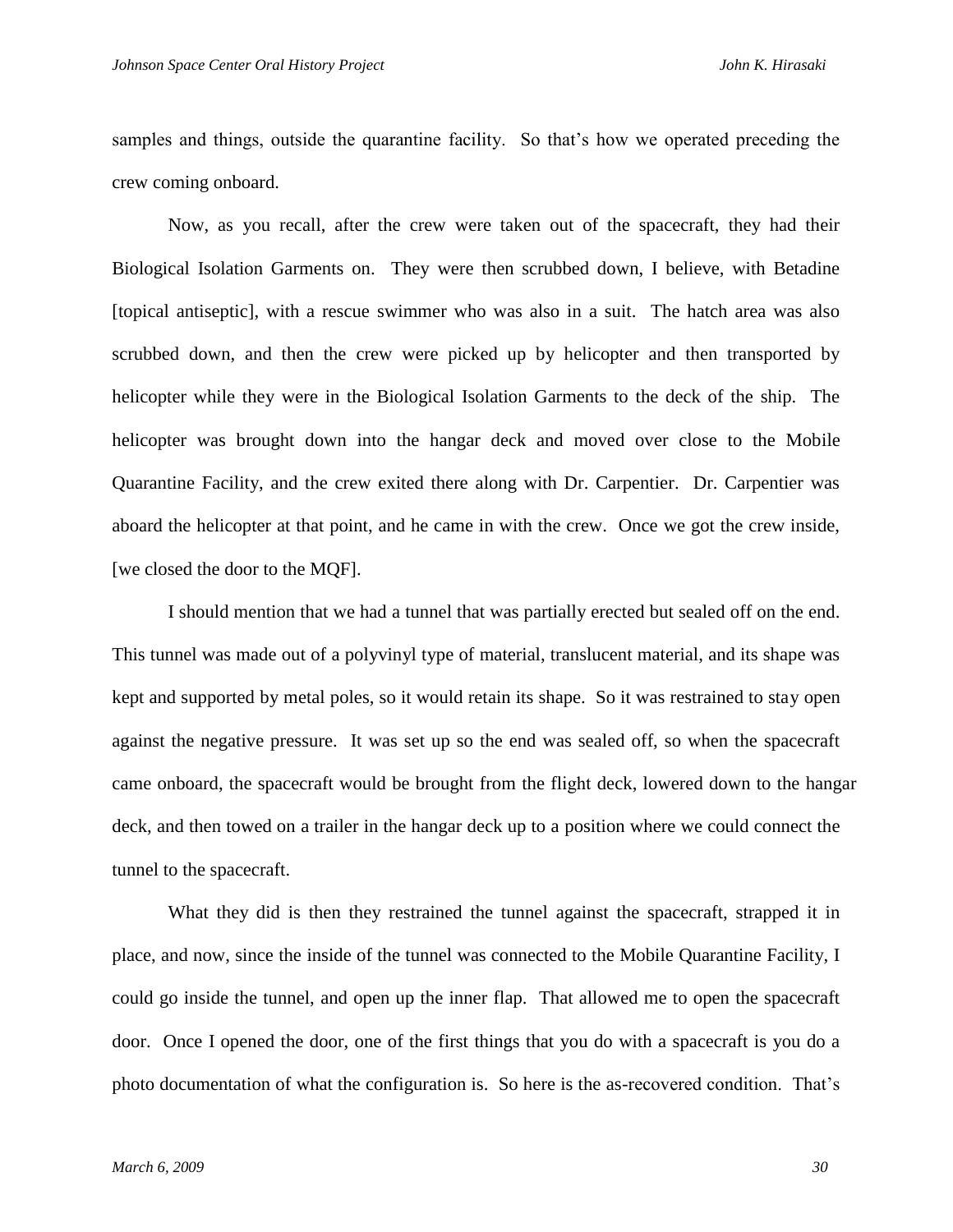the very first thing you do. Then there is a switch configuration check to make sure exactly what position are all of the switches, so you do that sort of recording. After those two things were done, then I proceeded to go ahead and remove—the first thing they really wanted was the lunar samples.

There is a little aside here, that when I opened up that spacecraft—and people have asked me this. I noticed an unusual smell of this spacecraft as compared to the other spacecraft I opened, and the smell was like Fourth of July after fireworks, there's that scent that you smell of black powder after firecrackers explode. It's also the scent—and this is the country boy speaking—if you strike two pieces of flint together, you get that same scent. Do you know what I talking about? I suspect what it was is the lunar surface has been constantly bombarded by micrometeorites and meteors and things like that, so it's churned up. But, like I said, it's exposed to a vacuum environment so nothing reacts, because there is no moisture, there's no atmosphere, there's no oxygen to react the broken rock surface. So I suspect what I was smelling was some slow oxidation or reaction of the lunar surface material with our atmosphere and humidity in our atmosphere. Because scents require a carrier for them to occur, and the nose is quite sensitive to that sort of thing. I've read excerpts from other crew that they've also noticed this somewhat unique scent, the lunar surface material.

Anyhow, first things they wanted out was the lunar samples. The lunar samples were contained in an aluminum container that was machined out of two blocks of aluminum, and they had an iridium knife edge seal. So anything that they picked up on the lunar surface and placed in that, once the container was closed, inside the container would remain in a hard vacuum so you'd have no atmosphere actually contaminating the sample, so to speak. By the way, those boxes were actually built here, onsite. They just had machines and machined those boxes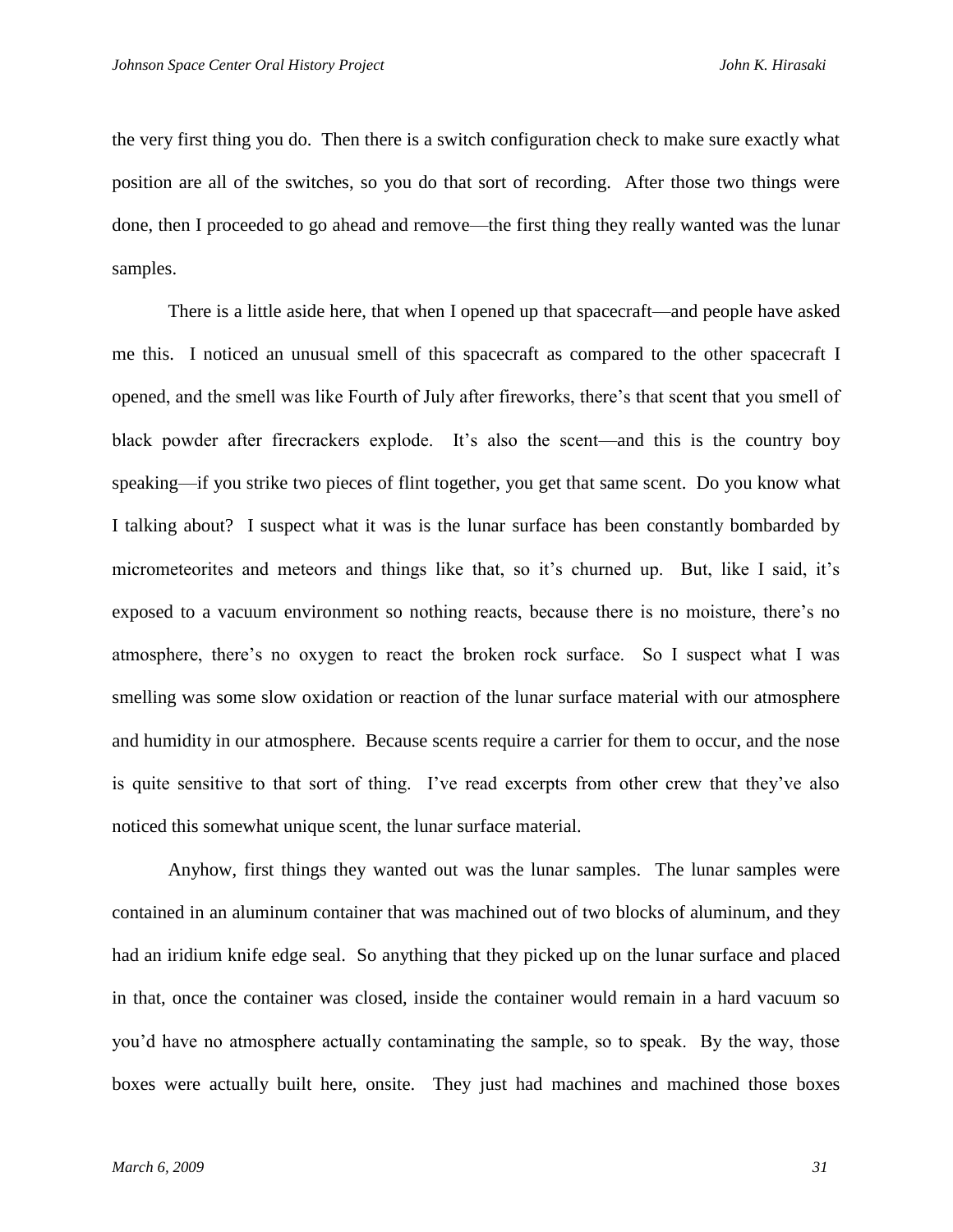straight out of chunks of raw aluminum. That's the other thing about NASA. At that time, you had to build things uniquely for spaceflight because there was no need nor anything built to deal with things like this, because you'd never done it before. Anyhow, having removed the lunar sample turn container from the spacecraft, I brought it in, double vacuum-packed it, put it through the lock, and sent it outside. Then Randy [Stone] would tell you what happened with it after it got outside. I cannot because that's the last I saw of it.

In the meantime, I proceeded to go ahead and get the other items out of there, the film canisters and things like that nature. There was also a contingency lunar sample bag that I don't know if you're aware of. One of the first things that the crew were supposed to do is—and this is not a sterile sample—but was to put into a beta cloth bag some rocks and dirt from the lunar sample, because if they aborted the mission, they didn't want to go home empty-handed. So there's this little bag of rocks and dirt that we brought inside and kept with us in the Mobile Quarantine Facility because we didn't want to lock that out. So it came back to us, all the way to JSC, inside with us. During that time, you see all the media of the President [Richard M. Nixon] coming aboard, talking to crew, so there was a lot of press exposure and excitement. Meantime, the doctor and I just kept to the background because it's the crew's show, because they're the one that took the adventure. But it was interesting talking with the crew just on the off-times, because we're just all sitting around chatting about, "What was it like to go to the Moon and back?"

JOHNSON: Were they ready to talk about it at that point?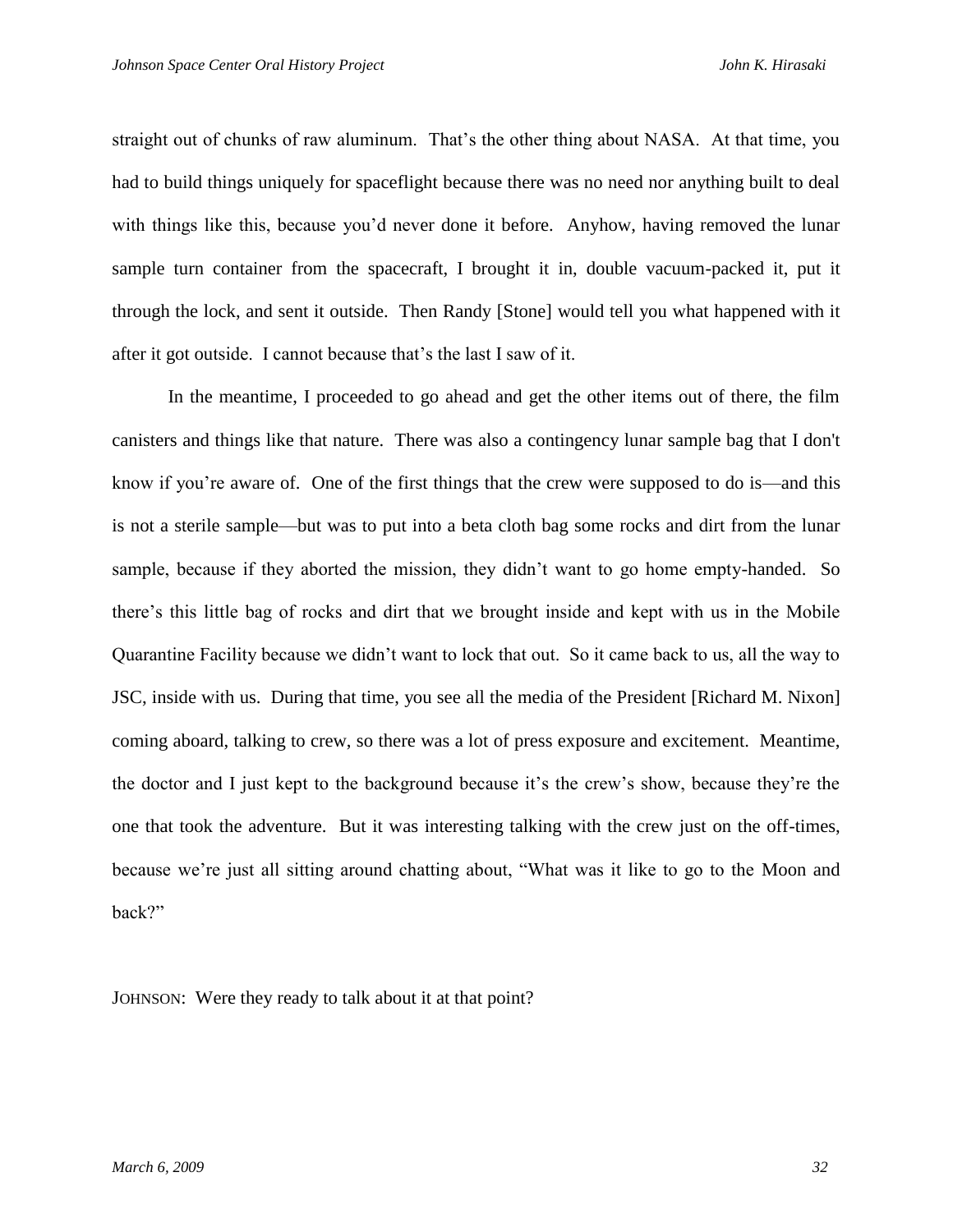HIRASAKI: Yes, they were. Matter of fact, they were very enthused and quite excited about it. I really think they wanted to share it with the world, the experience, the uniqueness of the adventure. I don't know how you would characterize it. I guess any exploration that mankind has done is an adventure. Just you stop and think of the old world exploring out and discovery, or looking for a route to China and you think you're going there, then you find something else that you never expected. The explorers that come back from this, carrying the news, ―You won't believe what we saw, you can't imagine these things." That all out there, that's beyond our shores. So the crew were very much like that. They wanted to express, "Hey, it really was a new and unique experience," and everybody was very up, as you can well imagine.

Meanwhile, we did have these nice little off-the-book conversations. When we got back to Pearl Harbor, we were off-loaded amongst pomp and ceremony and put aboard a mobile transporter and brought over to Hickam Air Force Base [Hawaii], where they loaded us aboard a [C] 141 Aircraft, which was the standard aircraft that transported the Mobile Quarantine Facility. On the way, I guess the word is out, so the local residents just lined [the roads], so the crew is watching through the windows.

JOHNSON: So they didn't have it covered? They could see?

HIRASAKI: No, no, no, they could see the people on the route. They were enjoying the situation as much as the people that were observing and standing by to see them come by. At that time, this is the first time humans have set foot on another body other than the Earth. The enormity of that accomplishment, it's amazing. You could tell they were very happy to be home too, because I think there was, that's a very big undertaking and you don't know what all can get you, and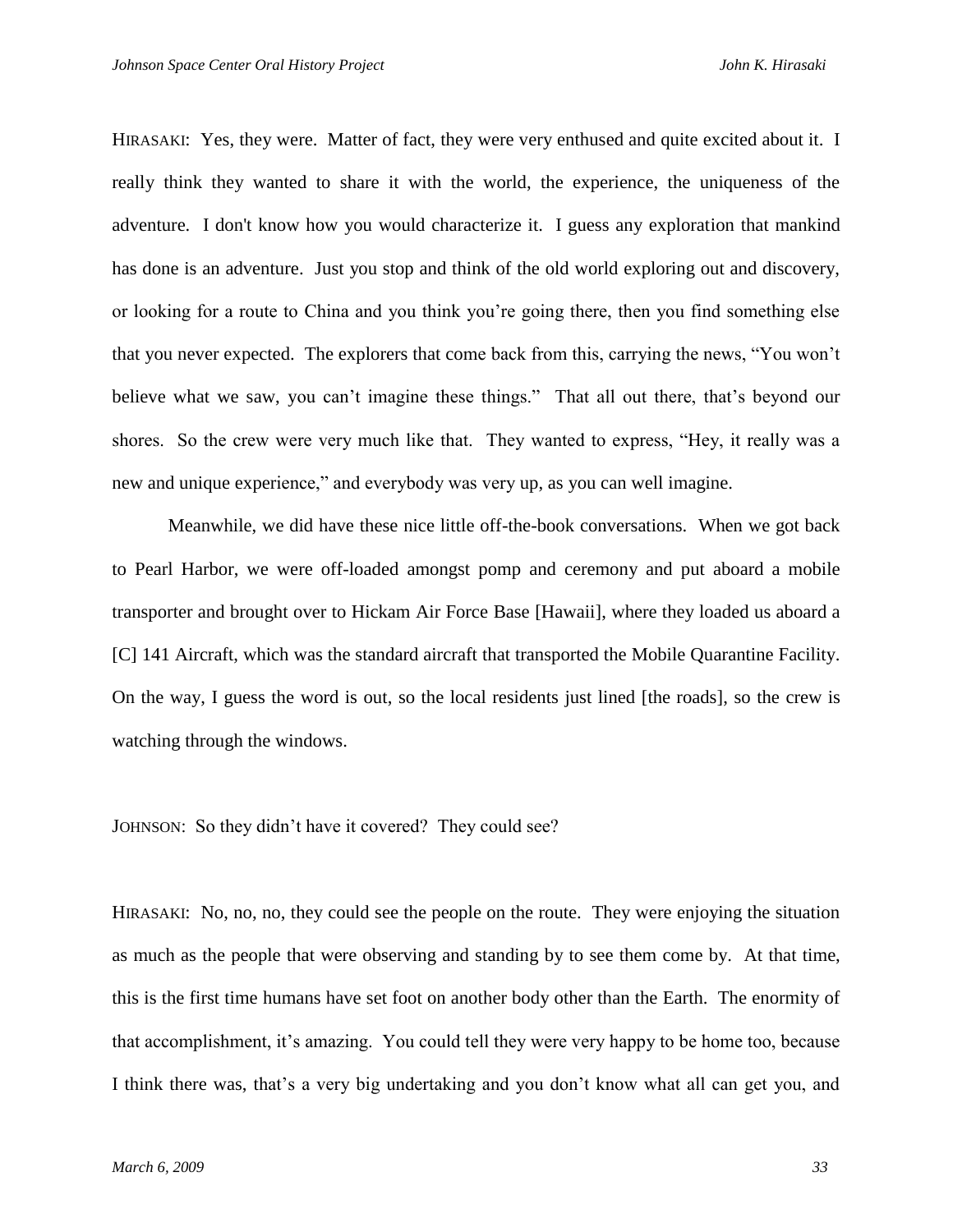there are many things that can get you, like I said, that you had to watch out for. But we were put aboard the aircraft and flew into Ellington [Air Force Base, Houston, Texas], where we once again off-loaded in Ellington and put aboard another mobile transporter and brought back to JSC. Also from the time we landing at Ellington to the time we went to JSC, the route was lined by spectators and well-wishers. So I guess at Ellington, they were greeted by their family on the outside, so they did get to chat with them for a short period.

Once we got to the Lunar Receiving Lab, we backed the quarantine facility up to one door, where we sealed the aft section of the Mobile Quarantine Facility with the Lunar Receiving Lab. Once again, the Lunar Receiving Lab is also under delta P relative to atmosphere, so any leakage would have gone in, so we're not leaking anything out. So we egress the Mobile Quarantine Facility, went into the Lunar Receiving Lab, and then I closed up the quarantine facility. We kept the equipment running so for the time period of the quarantine, the delta P fans were always maintained at a constant lower pressure, and just like we do, we made sure we had redundancy both in power supply as well as equipment. So you do hold the quarantine, so a single failure would not have breached quarantine while you tried to keep the crew quarantined. We stored the quarantine facilities—well, I didn't, but the quarantine facility was stored onsite under lock, until the time the quarantine period was lifted.

Inside the Lunar Receiving Lab, we had a little bit more room. To the crew, the Mobile Quarantine Facility was big compared to the Apollo Spacecraft, so they really didn't worry about being cramped in there because we weren't in there that long. But in the Lunar Lab, now you've got separate quarters and everything. The crew went about their debriefs as well as their PAO [Public Affairs Office] events.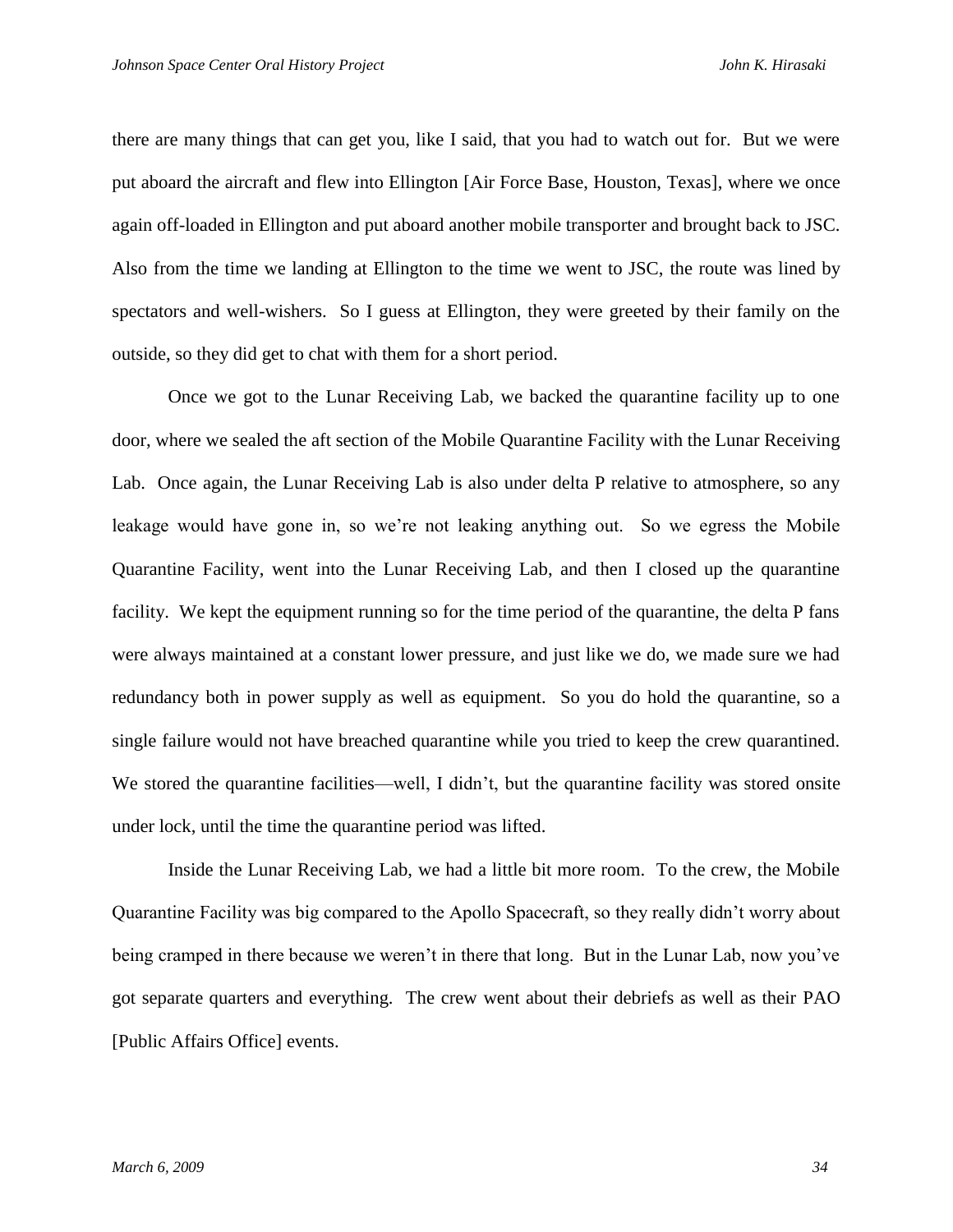Meanwhile, a couple of days later, first they had to deactivate the Apollo Spacecraft at Hickam Air Force Base, and then it was shipped by a C-133 to Ellington, and it was also transported to another bay at the Lunar Receiving Lab, where they closed the whole bay off with the spacecraft in it.

After the spacecraft was sealed inside the lunar receiving lab, one of my other jobs was to finish the equipment removal and decontamination of the interior of the spacecraft. Because before we released it—the interior of the spacecraft had a lot of lunar dust and stuff like that, so it's considered contaminated. Also, by the flight time back, your systems, your ECLS systems, your air circulation fluid systems, were seeing exposure to the lunar surface material. So I had to go inside the Command Module once it got back to the Lunar Receiving Lab, remove any other—and at this point, I can't remember what else I removed. I thought I had removed a flight recorder aboard the spacecraft, but I may have removed it inside the Lunar Receiving Lab. It's been too [long ago;] procedures will tell you where it got removed.

But after everything that they wanted out of the spacecraft was taken out, I had to then go in and use decontaminants for the atmosphere of the spacecraft as well as the fluid systems inside there, where I had to put decontaminants inside the fluid system and put para-formaldehyde inside the Command Module just for atmospheric decontamination. So it kept me quite busy, so there's enough work that I did not get bored while I was inside the Lunar Receiving Lab.

While I was there, I think the crew did take one of them. I do recall them coming into the spacecraft area, and [Michael] Collins had signed the spacecraft because he was in Command Module Pilot. He did put his signature on it while it was inside the Lunar Receiving Lab. While we were there, we did get to have visitors. My wife did come visit me occasionally, and it's nice, but you've got this nice little barrier between you. (laughter) And being newlyweds, you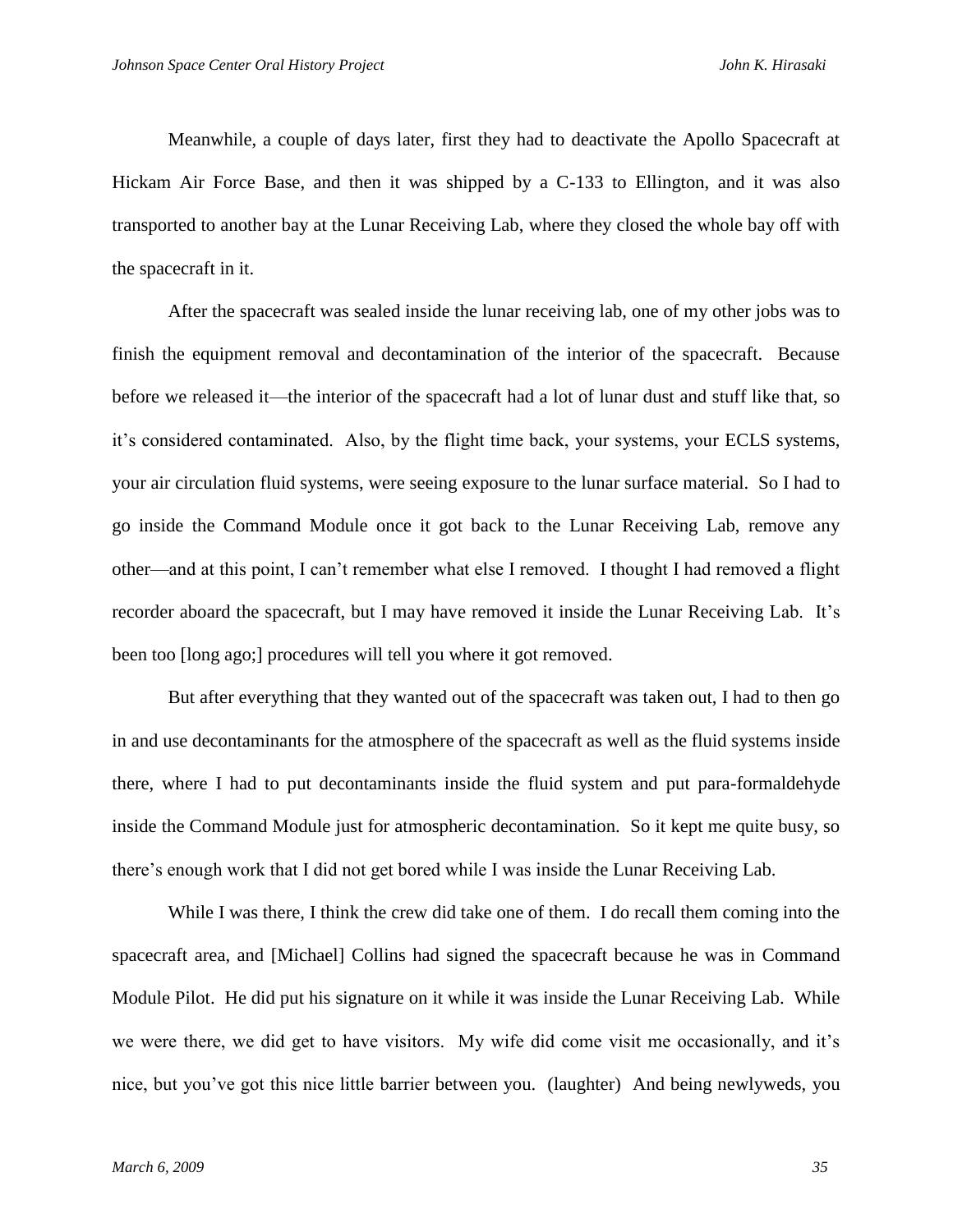sort of hated to be separated, but we all endured. So everybody was glad when the quarantine was over and they let us out.

JOHNSON: How long were you in there?

HIRASAKI: Well, they were counting twenty-one days from the time of departure from the lunar surface to the time that the quarantine was over. I think that's how they counted it. I may be off, from the first exposure versus departure from the lunar surface, but basically we had twenty-one days of required quarantine. That included the exposure time, flight time, and all the travel time.

JOHNSON: Describe the MQF and the interior and how it was designed, and maybe some of the things you did while you were still in that on the ship.

HIRASAKI: Okay. As I said, Melpar designed the MQF uniquely for this mission. We used the exterior shell structure and a lot of the interior paneling that was available. We did not redesign drawers. They already had drawers, they already had sinks, they already had mirrors, they already had a shower and a tub. So why go design that? So we used what equipment we could use that already existed. But even though it may look like an Airstream trailer from the outside, the entire substructure was made out of extruded aluminum, and the reason it was built that way was for structural rigidity, because it had to withstand the landing loads of the aircraft. So it had rails that were specifically designed to lock into the cargo rails that are built in the bottom of the C-141 and C-133 aircraft. Of that mass of trailer, they had to withstand landing loads, so it was much, much stronger than what you would have in a typical travel trailer.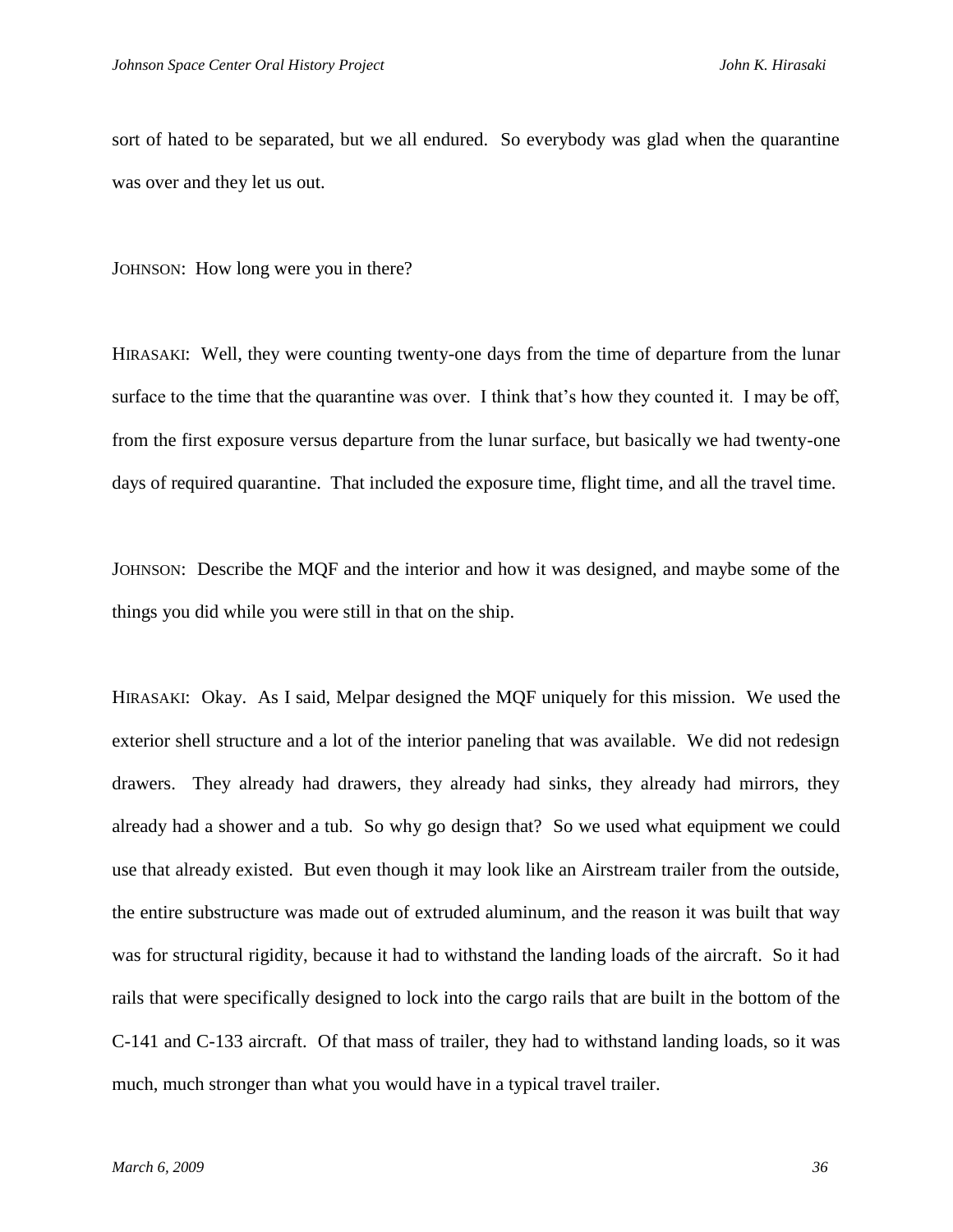In addition, we had to put in the decontamination lock. We had to have aircraft quality seats because we were going to be flying in an aircraft. We had to have oxygen, emergency oxygen. We had to have a communication patch panel so we could get signals in and out. So that's how we had communication inside and out, for the press and whatever. We had an interface, we built in a patch panel. The filters and their fans and the electrical systems that support them were unique because you don't run negative delta pressure inside of travel trailers. We had our onboard power supply, so while we're being lifted between the ship and the transporter—matter of fact, the transporter does not provide us power—so we had to have a system which was compatible with the shipboard power, which was one type of power; with the aircraft power, which is another type of power; with ground facilities power, which is three types. So the system had to be able to work with any one of those different power sources. In addition, it had to operate on its own, so we had diesel generators onboard plus battery backups. So you had multiple power systems that were built in there, both for redundancy as well as compatibility for the means of transport or connection to power source.

The tankage it had for holding the wastewater and stuff like that was conventional materials, but we had to make sure we had the isolation, sufficient isolation or decontamination. If the case we had to vent atmosphere, you always vented it through a filter. We had built on the sides of the quarantine facility two blowout panels, so if you did suffer rapid decompression, if the decompression was rapid enough, the panels would fracture rather than the structure failing. But we utilized things like the air conditioning, we used conventional air conditioners. We used the existing bunks other than the fireproofing. We used the existing lavatory and conventional water supply. So we used available equipment where it suited the purpose, and we designed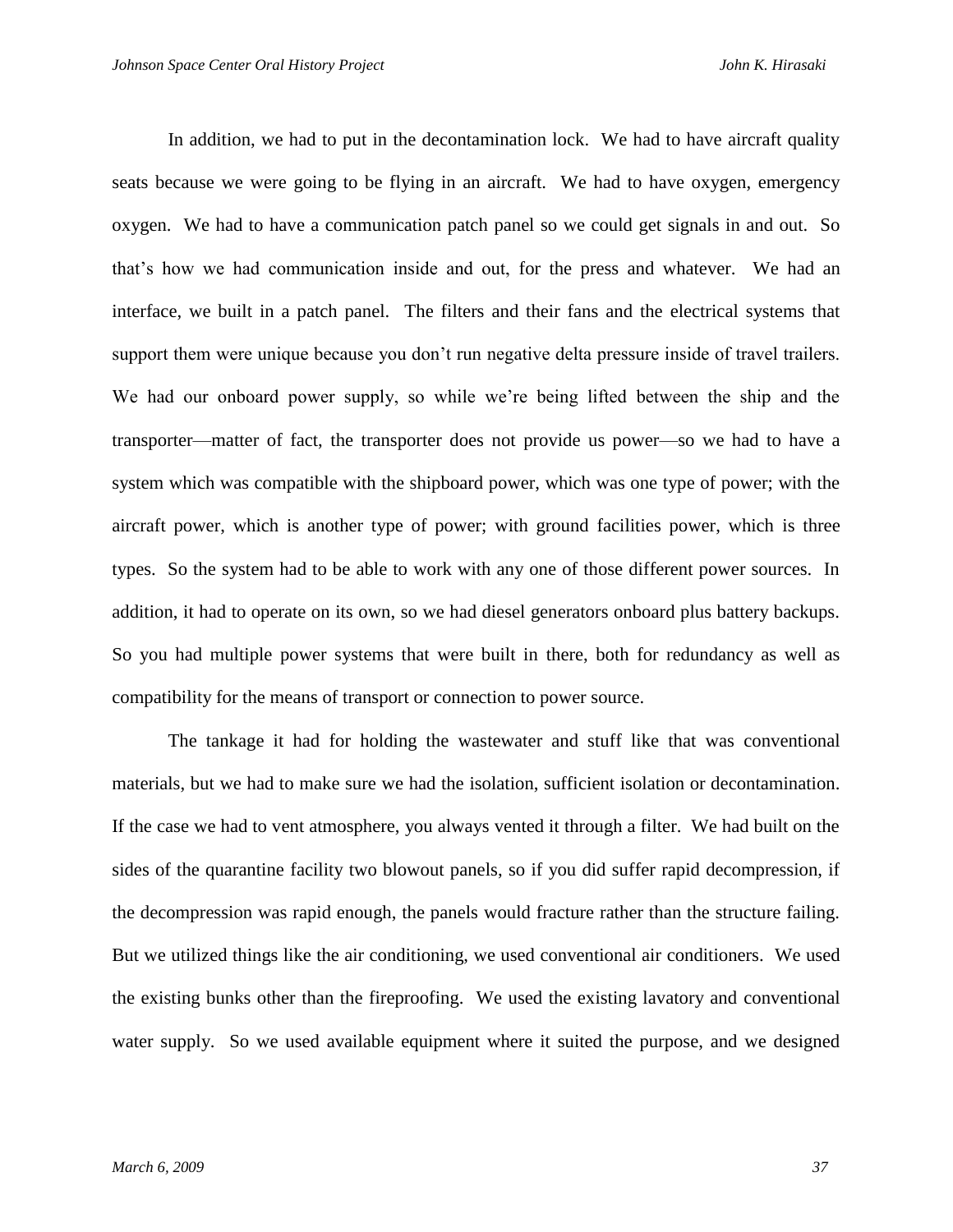unique equipment where the situation demanded it. So even though it has the shape, it's not the same thing. Just because it looks like it.

JOHNSON: Was there anything, any special requests or any type of food that the astronauts had requested to have once they came back, and were you the chef while you were inside?

HIRASAKI: Well, that goes back to the sea trials. Remember the first sea trials I told you about where we put it aboard a destroyer? At that time, the food was provided to us. On those sea trials, I forget who provided the food, but they had lobster thermidor, they had eggs benedict, they had all these exotic meals. They don't mix well with shipboard operations, especially if you're feeling a little queasy, so we asked for quite a bit blander food when we went to the dry run, for instance. So once again, that's why you do these tests. In a real environment, is the food compatible with what you're doing? The answer was no. So you change it to suit the situation. But the crew did not specifically—if they did, they didn't tell me.

One other thing we had aboard the quarantine facility was a Litton microwave oven. Stop and think, in 1969, microwaves were not very common; matter of fact, they had just come out. In the sea trials, there was an interesting meal. Because all you did was just put the meal in, you just turn the dial, and you nuked it. But interesting thing happened on the eggs benedict, for instance. You put it in. It says how long you're supposed to cook it. You cook it so many minutes. Take it out. It's sitting on a plate, and the egg explodes. So now they tell you about it, "Don't ever microwave an egg!" Because it will explode on you.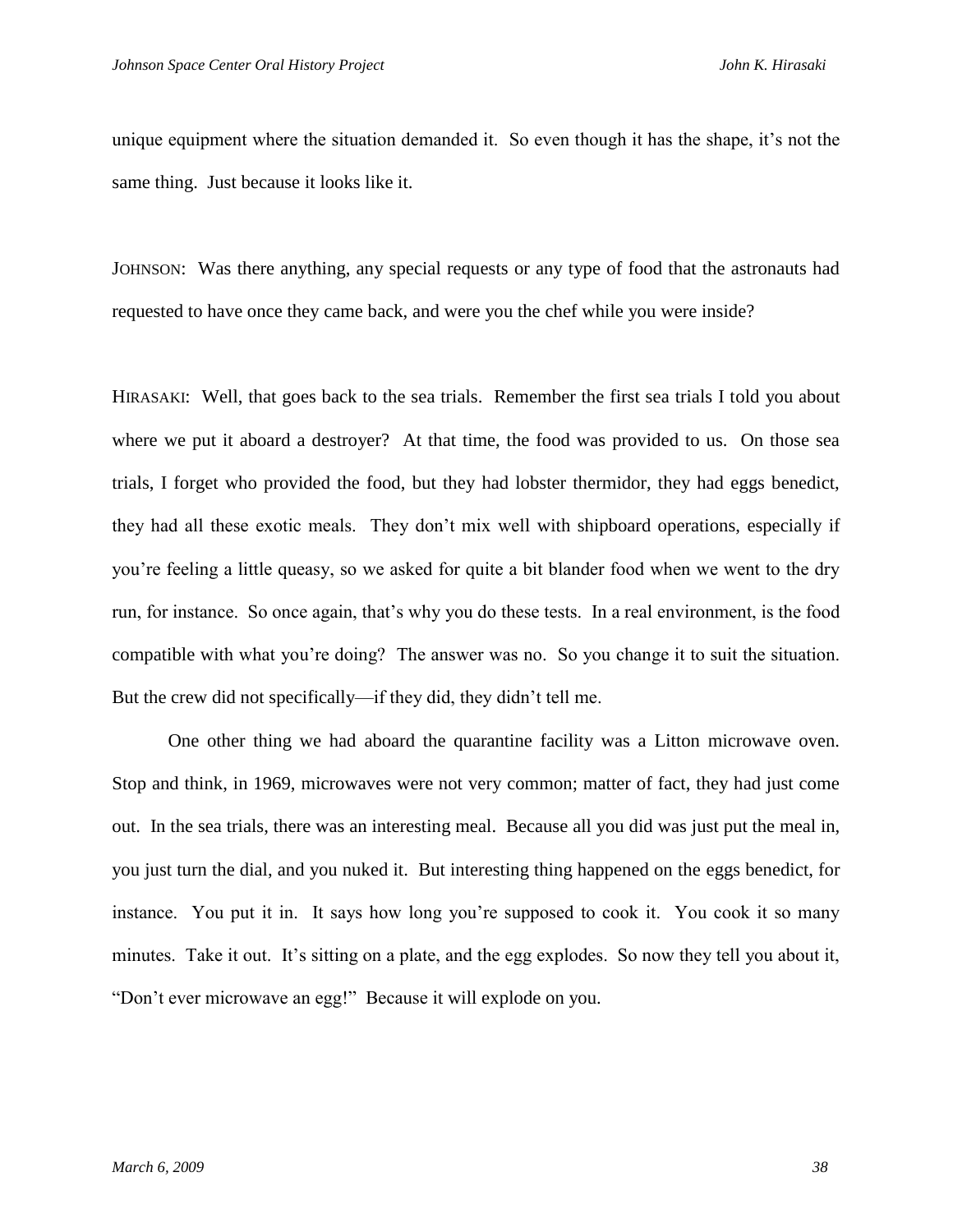JOHNSON: That's funny. During the time once you got back to Houston, you were in the LRL [Lunar Receiving Laboratory]. You were joined by some people that were inadvertently exposed.

HIRASAKI: Right. In the LRL, we did have additional people accompany us. We had a PAO rep. I think we had some LRL support people already were preplanned to be on the side with the crew, just to facilitate food preparation and things like that. However, the rules that the ICBC put down were that if any person handling lunar sample became directly exposed to the lunar surface materials, they would have to be required to go in quarantine with the crew at the time of exposure. There were, I think, two incidents I recall. One was a glove tear. I forget what the other one was. But in each case, because they were working with lunar samples, quarantine was compromised with that individual. That individual had to go through a double-lock to the quarantine side, to the crew side of the quarantine facility, LRL. Once again, those were the conditions that we set procedurally up ahead of time.

JOHNSON: So you'd already made arrangements in case something happened?

HIRASAKI: That's right. So those procedures were already in place, and that was the protocol that you had to follow if there was a violation of quarantine or exposure to lunar surface material.

JOHNSON: The bag that you brought in that had the rocks and the dirt and everything, you had that with you as well once you got to the LRL?